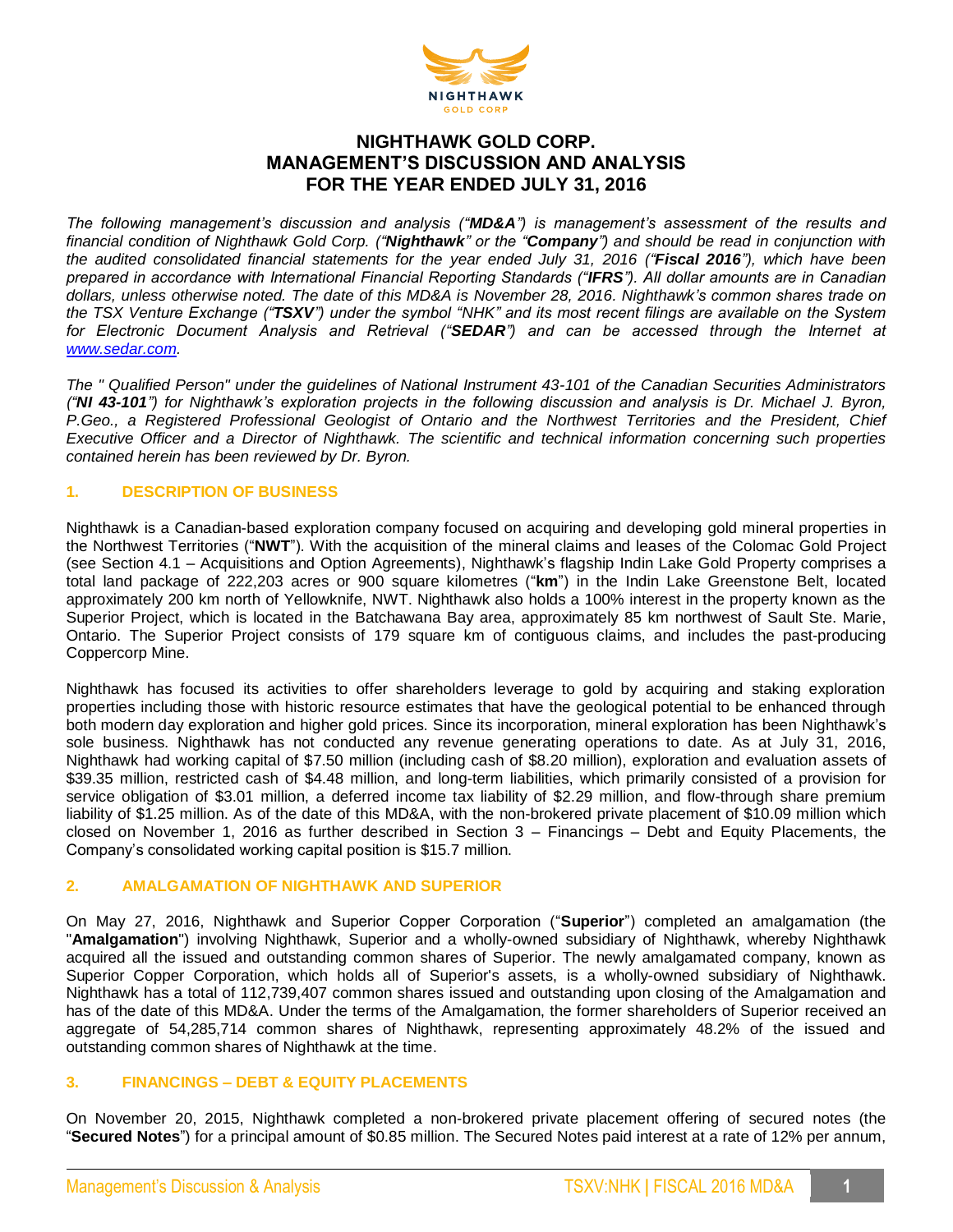

compounded monthly, and were payable in cash semi-annually, and were secured by a general security agreement on the Company's real and personal property. Nighthawk had the ability to prepay the Secured Notes without penalty, provided that any interest owed to the date of prepayment was also paid to the Secured Note holders. In July 2016, the Company repaid the Secured Notes in cash. In connection with the issuance of the Secured Notes, 3,400,000 warrants (the "**Secured Note Warrants**") were issued and entitled each Secured Note Warrant holder to acquire one common share at an exercise price of \$0.15 per share until May 20, 2017. As the Secured Notes were repaid within a year from issuance, the expiry date of the Secured Notes Warrants was reduced to November 20, 2016 and have fully been exercised as of the date of this MD&A.

On June 29, 2016, the Company completed a non-brokered private placement financing of 4,444,444 common shares (the "**June 2016 Common Shares**") at a price of \$0.225 per June 2016 Common Share and 16,666,667 flow-through shares (the "**June 2016 FT Shares**") at a price of \$0.30 per June 2016 FT Share for gross proceeds of \$6.00 million. Share issue costs in relation to the financing were \$0.23 million.

Subsequent to year end on November 1, 2016, the Company completed a non-brokered private placement of 6,170,000 common shares (the "**November 2016 Common Shares**") at a price of \$0.50 per November 2016 Common Share and 10,769,231 flow-through shares (the "**November 2016 FT Shares**") at a price of \$0.65 per November 2016 FT Share for aggregate gross proceeds of \$10.09 million. The investment included participation from Kinross Gold Corporation, who acquired 9.4% of the Company at the time.

# **4. EXPLORATION AND EVALUATION ACTIVITIES**

# *INDIN LAKE GOLD PROPERTY*

The Indin Lake area resides within a historic gold camp which has been largely ignored for almost twenty-five years, rendering it vastly underexplored with numerous untested prospective targets. Several gold deposits and showings lie within this belt, the most significant being the former producing Colomac open pit gold mine, which was acquired by Nighthawk in January 2012 (see Section 4.1 – Acquisitions and Option Agreements).

Nighthawk has significantly expanded the number of gold exploration targets within its Indin Lake Gold Property area that lies along the West Bay – Indin Lake Fault Zone, a regional structure that extends over 200 km from the shores of Great Slave Lake to areas north of the Indin Lake Greenstone Belt. This fault zone contains both the Giant and Con gold mines (approximately 13 million oz Au of production) to the south and the Colomac Gold Project (historic production of 527,908 oz Au) within its northern extent. Management believes this structure has played a major role in the development and localization of the Indin Lake gold mineralization; much the same role as that of other large regional fault zones, such as the Destor-Porcupine Fault's influence on gold deposit formation within the Timmins gold camp. The Indin Lake Greenstone Belt remains one of the few underexplored historic gold camps in Canada. See Figure 1 for a map of Nighthawk's Indin Lake Gold Property Land Package.

# *4.1 Acquisitions and Option Agreements*

In August 2008, Nighthawk acquired 6 mining leases and 6 mining claims within the Indin Lake Greenstone Belt (the "**Damoti Lake Property**"), subject to an existing 2% net smelter royalty. Upon acquisition, a reclamation obligation existed at the Damoti Lake Property (the "**Damoti Reclamation Obligation**"). At the time of acquisition, the estimated cost of the Damoti Reclamation Obligation could not be reliably measured. Environmental assessments have since been carried out using a third party specialist and the cost of the Damoti Reclamation Obligation is estimated to be \$0.40 million. Costs related to the Damoti Lake Obligation are capitalized as acquisition costs related to the Damoti Lake Property as the liability was known and assumed at acquisition.

Under agreements dated in January 2011, and as amended in April 2013, the Company acquired a 100% interest in 15 mining leases and 3 mining claims located within the Indin Lake Greenstone Belt (the "**Indin Lake Claims/Leases**"), subject to existing net smelter royalties on certain claims ranging from 2% to 5%, for payments totalling \$0.73 million.

In January and April 2011, the Company staked 107 additional mining claims in the Indin Lake Greenstone Belt in the NWT, thereby linking the Damoti Lake Property with the Indin Lake Claims/Leases and consolidating much of the Indin Lake Gold Camp's ground to form the Indin Lake Gold Property.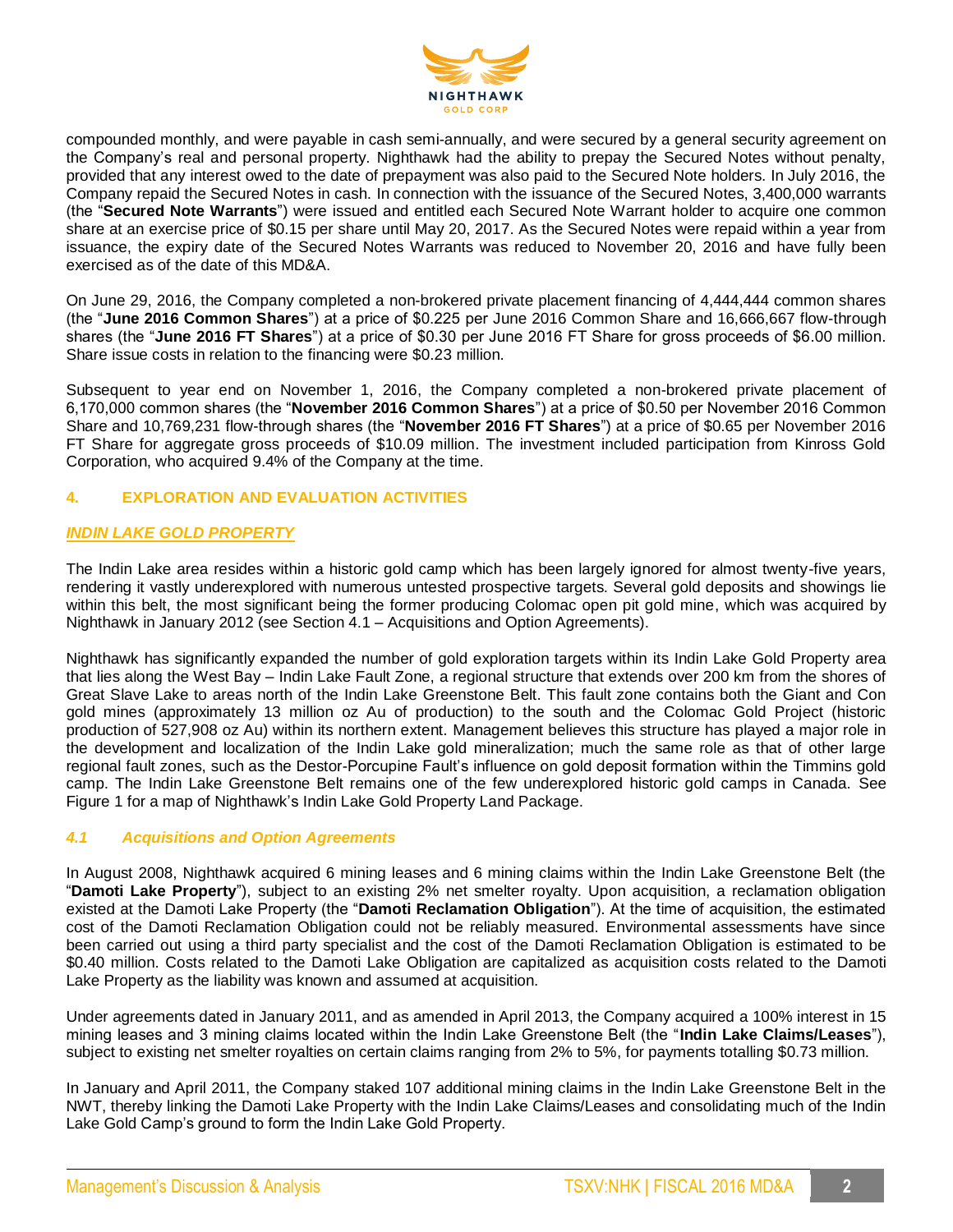

*Figure 1 Indin Lake Gold Property Land Package*



### *Acquisition of the Colomac Gold Project*

On January 26, 2012, the Company completed an agreement (the "**Colomac Agreement**") to acquire 100% of the mineral claims and leases of the former producing Colomac Gold Project in the NWT from Aboriginal Affairs and Northern Development Canada ("**AANDC**"). The Colomac Gold Project lies within the central portion of Nighthawk's 229,791 acre Indin Lake Gold Property. Through the acquisition, approximately 90% of the Indin Lake Greenstone Belt was consolidated. The Colomac Gold Project contains at least five separate gold deposits open in all directions (Colomac Main, Grizzly Bear, Goldcrest, Dyke Lake, and 24/27), only one of which, the Colomac Main Deposit, was historically mined. Intermittent mining from 1990 to 1997 was limited to one of three shallow open pits developed on a steeply dipping quartz-feldspar porphyry intrusion (Colomac sill). Historical production is reported to be 527,908 oz Au with an average head grade of 1.66 g/t Au. Mining activities exploited only a small portion of the sill's 7 km mineralized strike length. All mining and processing equipment and infrastructure have been removed from the Colomac Gold Project.

As consideration for the Colomac Gold Project, Nighthawk committed to perform reclamation services on three other sites within the Indin Lake Gold Property land package which are the responsibility of AANDC, being the Diversified, Chalco Lake, and Spider Lake sites. The obligation for the reclamation services being carried out on behalf of AANDC totals a maximum of \$5.00 million. Upon closing, security in the form of letters of credit totalling \$5.00 million (\$3.00 million for the Diversified site, \$1.00 million for the Chalco Lake site and \$1.00 million for the Spider Lake site) were posted in favour of AANDC (collectively, the "**Colomac LOC's**") to secure the obligation to perform the services for each site. The Colomac LOC's are secured by guaranteed investment certificates at a Canadian chartered bank for the same amounts (the "**Colomac GIC's**"). The Company did not assume the reclamation liabilities of these three sites and is not responsible for any historical environmental liabilities associated with the Colomac Gold Project. Upon completion of the reclamation services to the satisfaction of an independent third party engineer, the Colomac LOC's with respect to each site will be released and the hold restriction on the related Colomac GIC will be eliminated. At any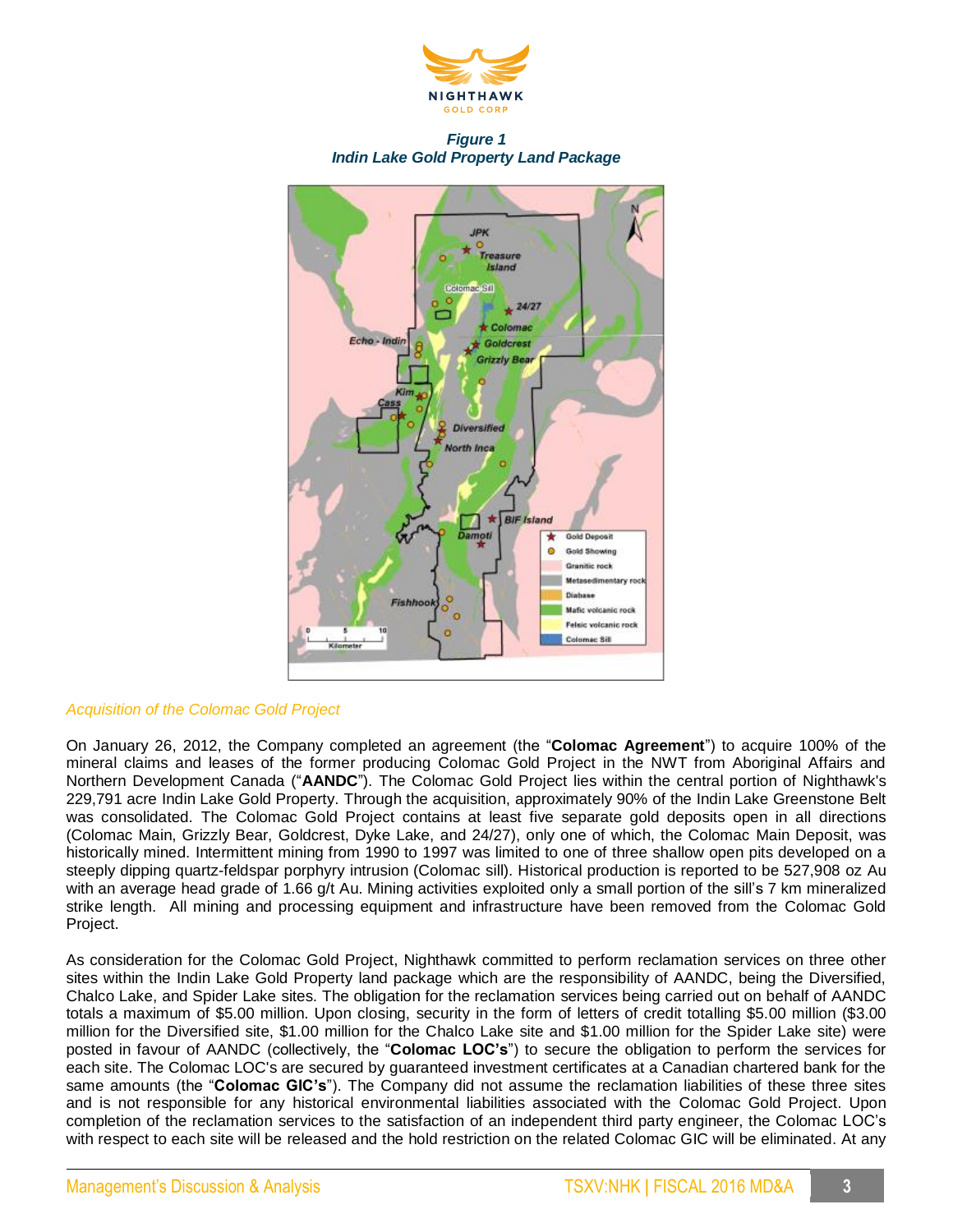

time, the Company may terminate the liability relating to this service obligation, but consequently would relinquish the related Colomac GIC still held as security against the Colomac LOC's at that time. See Section 5 – Service Obligation Under Terms of Colomac Agreement for further details. In March 2013, the reclamation activities at the Chalco Lake site were completed as the approval of the third party engineer was obtained. Thus, the Colomac LOC with respect to the Chalco Lake site was released and the hold restriction on \$1.00 million was eliminated.

#### *Acquisition of the Kim and Cass Gold Deposits*

On December 18, 2013, Nighthawk entered into an option agreement (the "**Kim/Cass Option**") to acquire 100% of 4 contiguous mining leases adjacent to its Indin Lake Gold Property in the NWT. The mineral leases encompassed the Kim and Cass gold deposits as well as multiple other prospects within the Indin Lake Greenstone Belt.

Under the terms of the Kim/Cass Option, the vendor was paid \$0.25 million on signing, one-half of which was satisfied through the issuance of 353,669 common shares. Subsequent option payments totalling \$1.3 million were staged in tranches over the next three years with the Company having the right to satisfy one-half of each tranche through the issuance of common shares, subject to regulatory approval. One tranche of \$0.30 million was paid in December 2014 (\$0.15 million in cash paid and \$0.15 million satisfied through the issuance of 462,392 common shares) and in December 2015, Nighthawk terminated the Kim/Cass Option. Thus, capitalized costs associated with these leases of \$1.45 million were written off during Fiscal 2016.

### *4.2 National Instrument 43-101 Resource Estimate*

On June 17, 2013, Nighthawk announced its 2013 inferred resource estimate of 39.815 million tonnes with an average grade of 1.64 grams per tonne gold ("**g/t Au**") for 2.101 million ounces gold ("**oz Au**") using a cut-off grade of 0.6 g/t Au (the "**2013 Resource Estimate**"). The 2013 Resource Estimate increased average grade by 56%, and increased total contained ounces by 45% compared to the previously announced NI 43-101 inferred mineral resource estimate of 42.650 million tonnes with an average grade of 1.05 g/t Au for 1.446 million oz Au using a cut-off grade of 0.6 g/t Au in February 2012 (the "**2012 Resource Estimate**"). Colomac's five known gold deposits are represented in this mineral resource estimate: Colomac Sill, Goldcrest North, Goldcrest South, Grizzly Bear, and 24-27, of which the Colomac Sill currently accounts for 93.5% of the resource. All deposits are open laterally and to depth (see Figure 2 – Plan View of Deposits at Colomac). Historically mined volumes of the Colomac Main mineralization have been deleted from the current resource model.



*Figure 2 Plan View of Deposits at Colomac*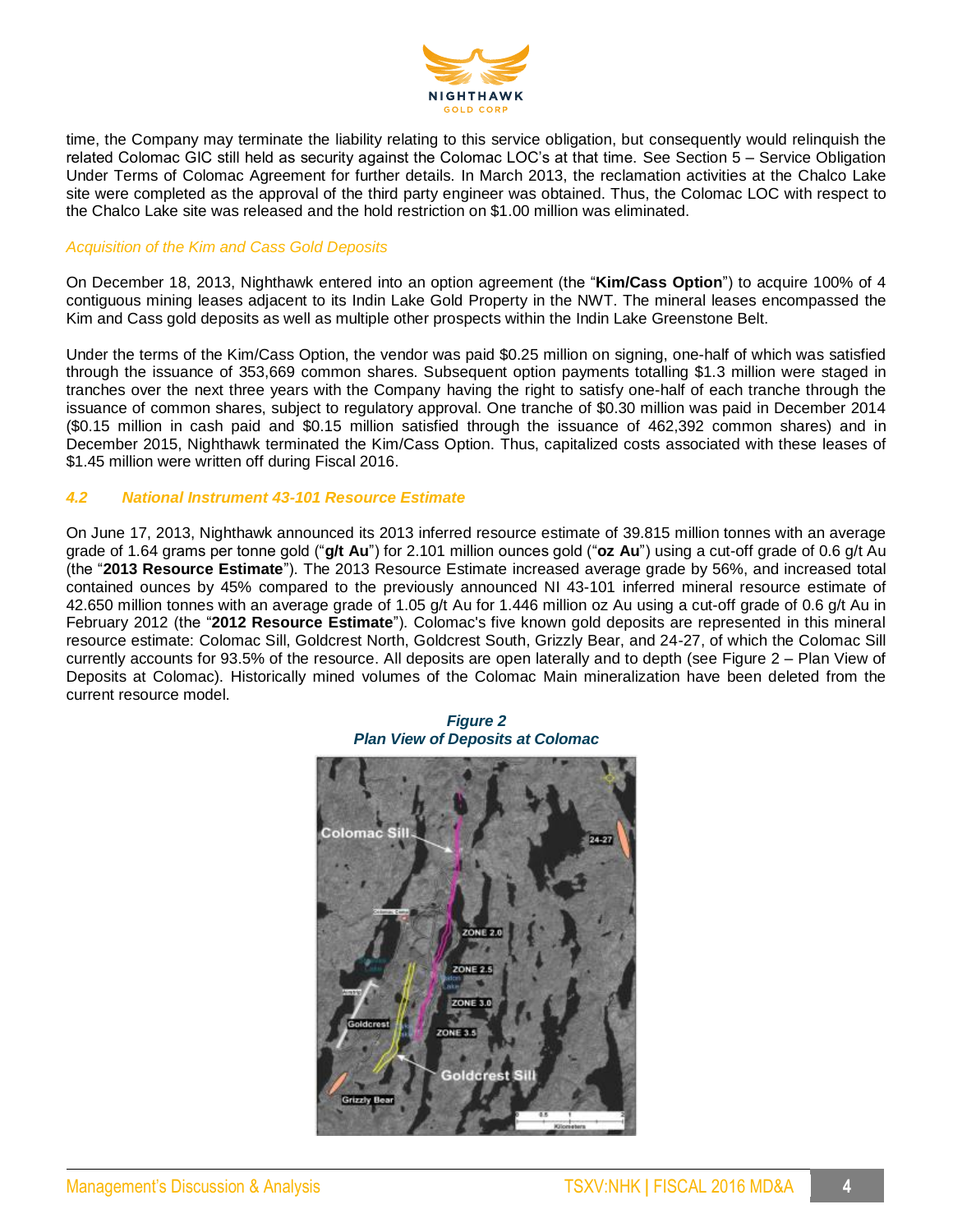

Limited historical drilling discovered a high-grade shoot below the main deposit (at Zone 3.5) tracing it to a depth of 1,000 m. Only the upper portion of this shoot is not included in the 2013 Resource Estimate. The potential for additional high-grade shoots exists over the Colomac sill's seven km strike length and the Colomac Gold Project's tonnage and contained ounces are expected to increase due to the deposits' significant exploration prospects. Potential high-grade shoots, if delineated, may lead to an increase in the average grade.

ACA Howe International Limited ("**ACA Howe**") authored the NI 43-101 technical report (2013 Resource Estimate), which is available on SEDAR under Nighthawk's profile.

Table 1 identifies the Colomac Gold Project's mineralized zones, which are characterized by significant mineralized widths representing the potential for near-surface bulk tonnage deposits. Resources were defined using a block cut-off grade of 0.6 g/t Au. The 2013 Resource Estimate utilizes historic diamond drilling results from approximately 916 holes, with 30 holes drilled during the 2012 drill program and the balance of which were completed between 1987 and 1997. All resources have been assigned to the inferred category due to the historic nature of the data and the need for additional verification work, which has yet to be completed.

#### *Table 1 Colomac Gold Project Inferred Mineral Resources by Zone (using Block Model Cut-off Grade of 0.6 g/t Au)*

| Zone            | <b>Tonnes</b> | g/t Au | Oz Au     |
|-----------------|---------------|--------|-----------|
| Colomac North   | 6,963,000     | 1.24   | 276,900   |
| Colomac Central | 19,170,000    | 1.63   | 1,002,000 |
| Colomac South   | 10,840,000    | 1.96   | 684,500   |
| Goldcrest North | 678,500       | 2.23   | 48,650    |
| Goldcrest South | 434,900       | 2.14   | 29,880    |
| Grizzly Bear    | 807,000       | 1.04   | 27,000    |
| 27              | 528,000       | 1.21   | 20,000    |
| 24              | 390,000       | 0.96   | 12,000    |
| <b>Total</b>    | 39,815,000    | 1.64   | 2,101,000 |

Notes to Table 1:

- 1. A block cut-off value of 0.6 g/t Au was applied to all resource blocks.
- 2. Tonnes and ounces have been rounded to reflect the relative accuracy of the mineral resource estimate; therefore numbers may not total correctly.
- 3. Mineral Resources were calculated with commercial mining software.
- 4. For 2013 updated Colomac and Goldcrest block models: Drill holes traces showing lithology and gold grade were reviewed in plan and cross section. Geological domains were created using Leapfrog Implicit Geological Modeling Software. Assays with each domain were top cut to 31 g/t and then composited to regular 5ft intervals. Block model grade interpolation was undertaken using Ordinary Kriging (OK).
- 5. For 2012 Grizzly Bear, 24 and 27 block models: Drill holes traces showing lithology and gold grade were reviewed in plan and cross section to generate mineralised domains. Assays with each domain were top cut to 31 g/t and then composited to regular 5ft intervals. Block model grade interpolation was undertaken using Multiple Indicator Kriging (MIK). Refer to Lee and Trinder (2012).
- 6. The resource estimate was prepared by Leon McGarry, B.Sc., Geologist, ACA Howe and supervised by Ian Trinder, M.Sc., P.Geo., ACA Howe.
- 7. Gold price is US\$1500 per ounce.
- 8. A default average specific gravity (SG) value of 2.7 has been used.
- 9. Mineral Resource tonnes quoted are not diluted.
- 10. No Measured or Indicated Resources or Mineral Reserves of any category are identified.
- 11. Mineral resources are not mineral reserves and by definition do not demonstrate economic viability. This mineral resource estimate includes Inferred mineral resources that are normally considered too speculative geologically to have economic considerations applied to them that would enable them to be categorized as mineral reserves. There is also no certainty that these Inferred mineral resources will be converted to the measured and indicated resource categories through further drilling, or into mineral reserves, once economic considerations are applied.
- 12. 1 troy ounce equals 31.10348 grams.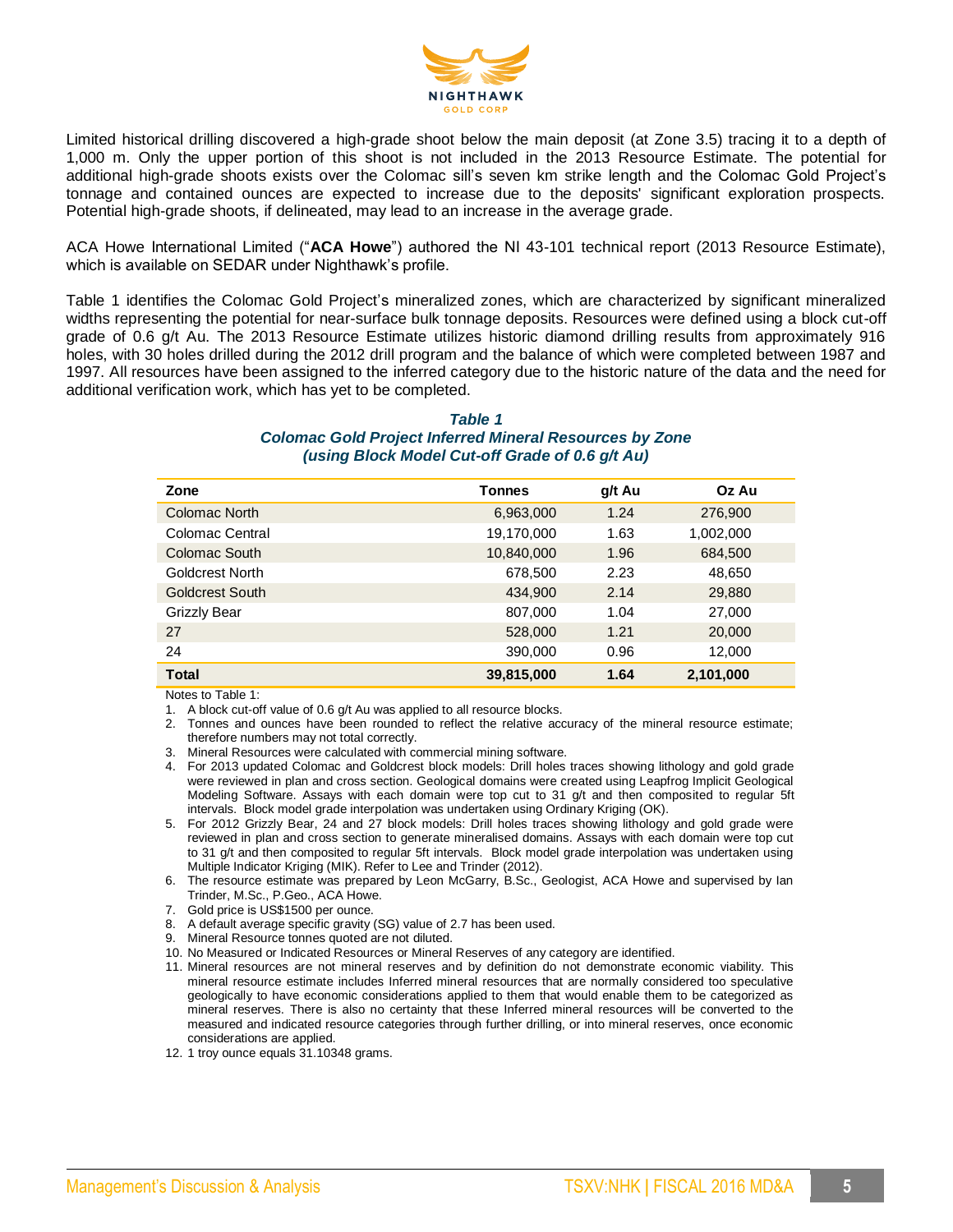

The inferred mineral resources are sensitive to the block model cut-off grade as shown in the sensitivity table in Table 2 as follows:

| <b>UUL-UIT UTUUC UCHSRIVILY TUDIC</b>       |                                         |                                    |                    |  |  |
|---------------------------------------------|-----------------------------------------|------------------------------------|--------------------|--|--|
| <b>Block Model Cut-</b><br>off Value g/t Au | <b>Block Model Avg.</b><br>Grade g/t Au | <b>Block Model</b><br>Tonnage (Mt) | <b>Total Oz Au</b> |  |  |
| 2.0                                         | 3.00                                    | 9.587                              | 925,400            |  |  |
| 1.5                                         | 2.44                                    | 17.048                             | 1,340,000          |  |  |
| 1.0                                         | 1.94                                    | 29.415                             | 1,835,000          |  |  |
| 0.8                                         | 1.79                                    | 34.469                             | 1,982,000          |  |  |
| 0.6                                         | 1.64                                    | 39.815                             | 2,101,000          |  |  |
| 0.5                                         | 1.55                                    | 43.562                             | 2,169,000          |  |  |
| 0.4                                         | 1.38                                    | 51.351                             | 2,281,000          |  |  |

### *Table 2 Colomac Gold Project Global Block Model Cut-off Grade Sensitivity Table*

Note: The reader is cautioned that the figures in this table are not a Mineral Resource Statement. The figures are only presented to show the sensitivity of the block model estimates to the selection of cut-off grade.

### *Mineralized Zones*

Drilling in 2015 and 2016 to date has constrained the near surface dimensions of high-grade Zone 1.5 as upwards of 125 m long, 30 to 50 m in true width, and extending from surface down to 260 m vertical while open to depth. The discovery and presence of high-grade Zone 1.5 clearly demonstrates the potential for discovery of other higher grade domains throughout the Colomac and Goldcrest sills, and that given their size and continuity, they are expected to have a positive impact on resource expansion. Presently, the Company has identified similar bodies at Zone 3.5 and Zone 2.0 (explained below), while three other possibilities at Colomac were drilled over the course of the 2016 drill program.

Zone 2.0, within the northern part of the Colomac Main Zone, hosts a well-defined mineralized shoot with true widths ranging from 40 m near surface to 80 m at depth. Steeply plunging to the northeast, this style of mineralization constitutes a key opportunity as recent drilling has confirmed its continuation and increasing widths with depth. Zone 3.5, located 2.5 km to the south, is similar to Zone 2.0 but with significantly less drilling, has near surface true widths of 20 m ranging to 40 m at depth. The continuity and widths of mineralization characterizing these two zones establishes them as important prospects for resource expansion. Although less well defined than Zone 2.0, Zone 3.5 contains 0.528 million oz Au at 2.15 g/t Au, or over 1/4 of the current global resource with approximately 20% higher-grade. Of the sill's 7.0 km strike length, 5.5 km are outlined in the 2013 Resource Estimate. Since Zones 2.0 and 3.5 account for only about 20% of that mineralized length, the potential for the intrusion to host similar higher-grade shoots exists and represents a significant opportunity.

The Goldcrest Sill lies parallel to and 400 m west of the compositionally similar Colomac Sill. Two zones, Goldcrest North and South, lie along the sill's 2.5 km length and are included in the 2013 Resource Estimate. Zone estimates are based exclusively on limited historic drilling generally to less than 100 m depth. The Goldcrest resource, having the highest average grade at 2.2 g/t Au, represents a primary underexplored target that is open laterally and to depth.

# *4.3 The Colomac Gold Project*

Colomac is located 220 km northwest of Yellowknife, NWT, in the central portion of the Indin Lake Gold Property. Access is by winter road from Yellowknife for approximately three months each year, or year round by chartered aircraft to a 5,000 foot airstrip at site. Five separate gold deposits makeup Colomac (see Figure 2 and Table 1 above): Colomac Main, Grizzly Bear, Goldcrest, Dyke Lake, and 24/27. With the addition of the Colomac Gold Project, over 20 continuous km of mineralized structure has been consolidated (see Figure 3 below) that hosts 9 gold deposits (5 at the Colomac Gold Project, North Inca, Diversified, #3, and Lexindin). To the north, the mineralized structure deviates sharply to the west and hosts several gold showings over an additional 18 km.

Gold was initially discovered at Colomac in 1945. In 1990, Neptune Resources Corp. ("**Neptune**") put the property into production, but shut it down in 1991 due to unfavourable gold prices after producing 138,600 ounces gold. Royal Oak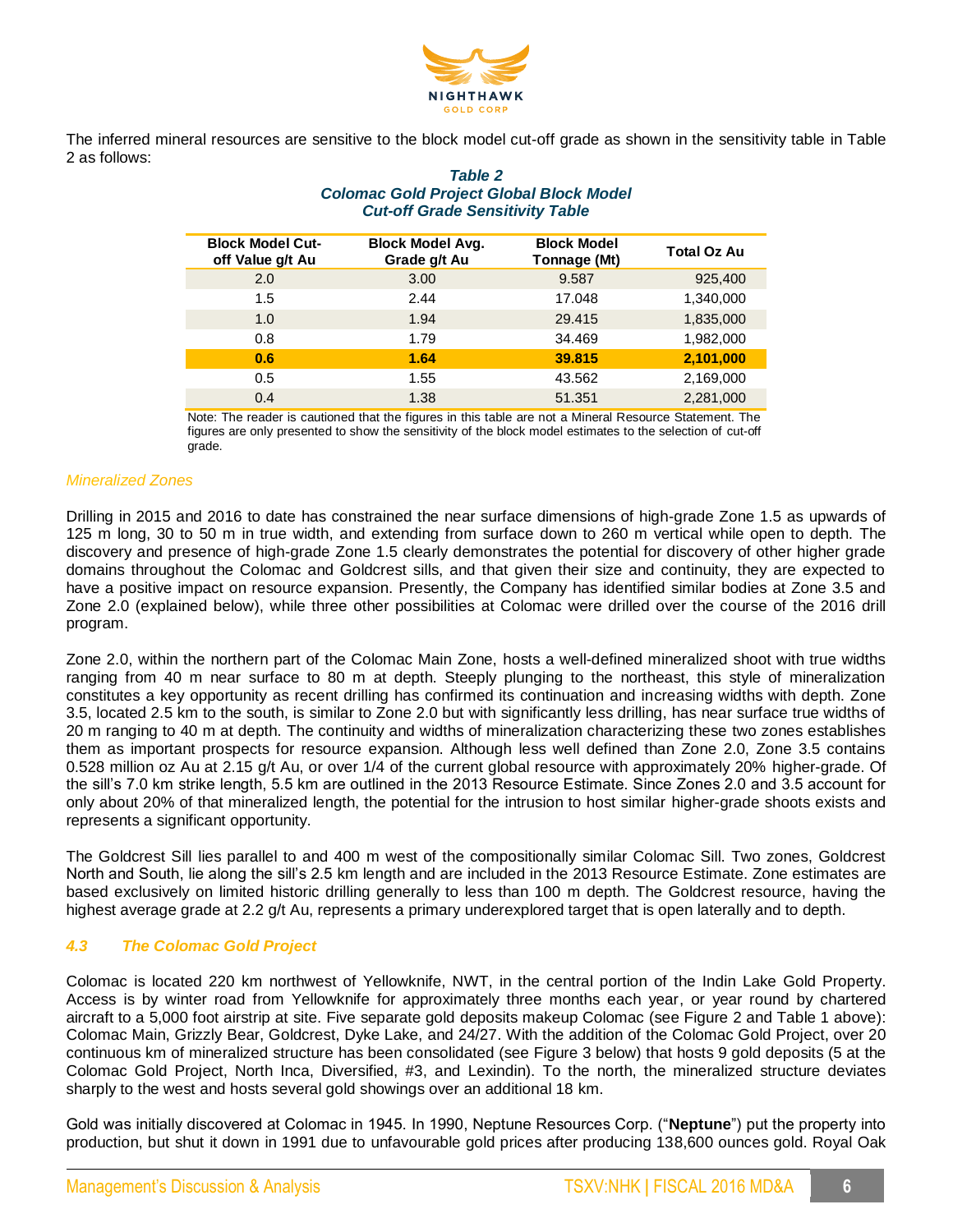

acquired Colomac from Neptune in April 1993. Royal Oak recommenced stripping operations in March 1994, with first gold production in July 1994. Royal Oak closed the mine in December 1997 citing low gold prices, and subsequently filed for court protection from its creditors under the Companies' Creditors Arrangement Act in April 1999. AANDC became the owner of Colomac by way of Court Order dated December 13, 1999 following the receivership of Royal Oak and its related companies and proceeded to complete the required remediation for the site. All mining and milling facilities were removed from the site subsequent to AANDC taking control of the property.



*Figure 3 Indin Lake Leta Arm Mineralized Structure with Colomac*

During its peak, Royal Oak employed over 250 workers on the Colomac site. Reported production statistics are presented in Table 3.

| <b>Colomac Production History</b> |                                  |                         |                            |                 |                           |                                        |  |
|-----------------------------------|----------------------------------|-------------------------|----------------------------|-----------------|---------------------------|----------------------------------------|--|
| Year                              | <b>Ounces</b><br><b>Produced</b> | Tonnes<br><b>Milled</b> | Head<br>Grade<br>(g/tonne) | <b>Recovery</b> | Cash<br>Cost/oz<br>(US\$) | Average<br><b>Gold Price</b><br>(US\$) |  |
| 1990                              | 64.500                           | 1,040,000               | 1.89                       | 90%             | 300                       | 384                                    |  |
| 1991                              | 74.100                           | 1.131.000               | 2.19                       | 94%             | <b>NA</b>                 | 362                                    |  |
| 1994                              | 40,568                           | 985.091                 | 1.58                       | 87%             | <b>NA</b>                 | 384                                    |  |
| 1995                              | 117.646                          | 2,725,388               | 1.61                       | 92%             | 383                       | 384                                    |  |
| 1996                              | 122,416                          | 3,013,156               | 1.58                       | 87%             | 370                       | 388                                    |  |
| 1997                              | 108,678                          | 2,906,081               | 1.51                       | 85%             | 354                       | 331                                    |  |
| <b>Total</b>                      | 527.908                          | 11.800.716              | 1.66                       | 89%             |                           |                                        |  |

| Table 3                           |  |
|-----------------------------------|--|
| <b>Colomac Production History</b> |  |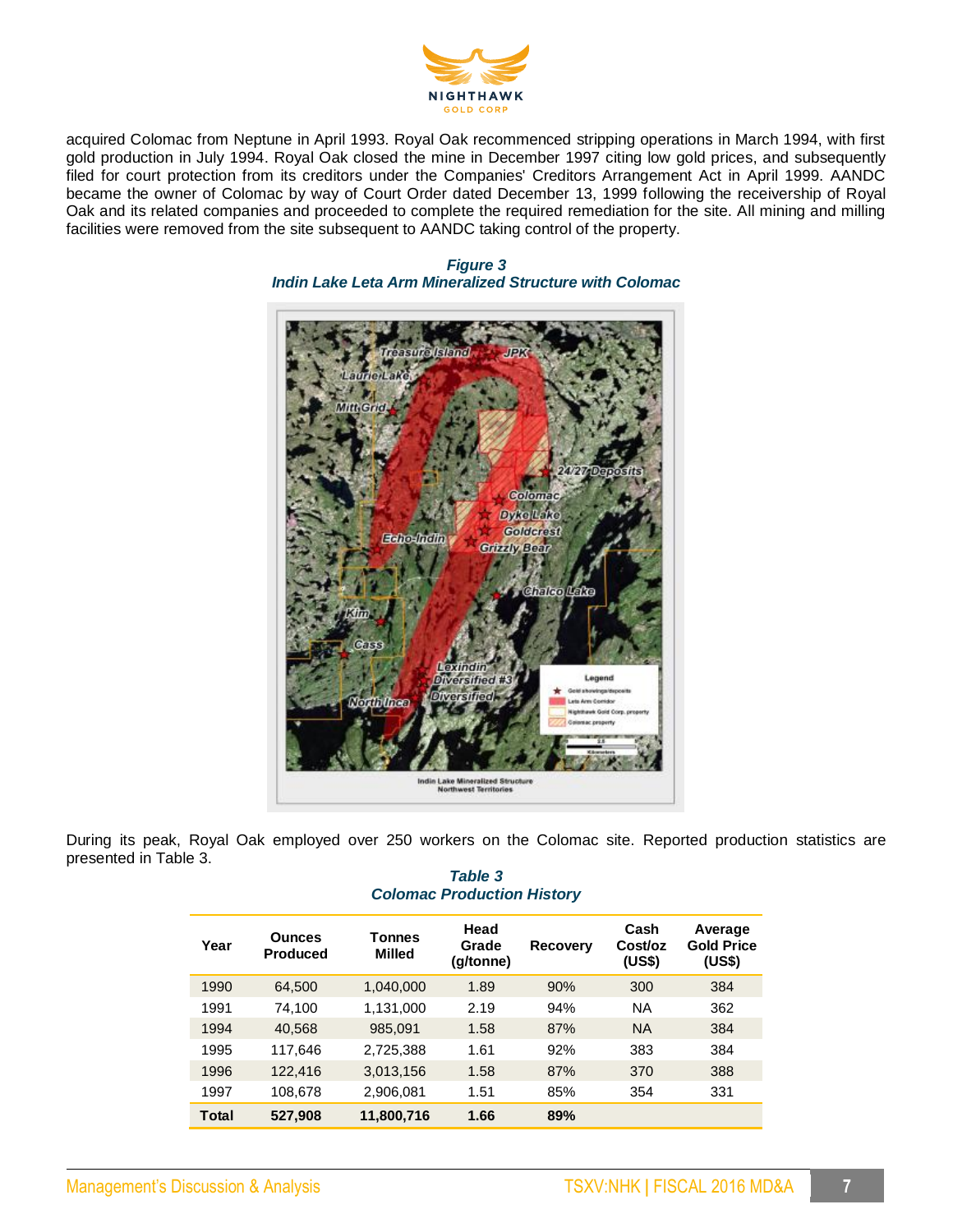

Colomac's five known gold deposits lie within a north striking, steeply dipping, Archean greenstone belt of deformed sedimentary and intermediate to ultramafic volcanic rocks. Deposits appear in two distinct geological settings with the Colomac Main, Goldcrest, and Dyke Lake deposits hosted within a differentiated mafic intrusion, whereas the Grizzly Bear and 24/27 deposits occur near or within the sedimentary/volcanic rock contact.

All historic gold production was extracted from the Colomac Main Deposit, which occurs in a north-south striking differentiated mafic sill approximately 7 km long and 120 m wide bounded by mafic volcanic rocks. Mineralization is predominantly free gold spatially associated with quartz-carbonate veining and minor sulphides. During deformation, the sill behaved as a competent unit enclosed within more ductile rocks, thus representing the classic competency contrast condition present in many Archean lode gold camps. This has led to the preferential emplacement of goldbearing veins within the intrusion.

### *4.4 Exploration Programs*

### *Prior Exploration Programs*

For details of previous exploration programs, please see the Company's previous MD&A's filed on SEDAR.

### *2015 Exploration Program*

On October 26, 2015, the Company announced the results from its 2015 drill program, which was completed from July to September 2015. Drilling focused on delimiting and extending the high-grade gold mineralization at Zone 1.5 (recently discovered during the 2014 exploration program) and testing Zone 1.0 for the first time. See Figure 4 below for 2015 drill program drill locations.



*Figure 4 2015 Drill Program – Drill Locations*

Five holes were drilled within Zone 1.5 to expand the recently discovered high-grade gold mineralization defined by hole C14-06, which intersected 52.50 m of 7.78 g/t Au. Holes C15-04 and 04B were collared 25 m south of C14-06 and intercepted 77.75 m of 2.63 g/t Au, including 32.95 m of 4.19 g/t Au, including 12.33 m of 7.77 g/t Au. Hole C15-06 was drilled 25 m north of C14-06 returning 31.20 m of 3.89 g/t Au, including 8.60 m of 7.63 g/t Au. This drilling validated the existence of the high-grade gold zone over a strike length of at least 60 m and to a vertical depth of 175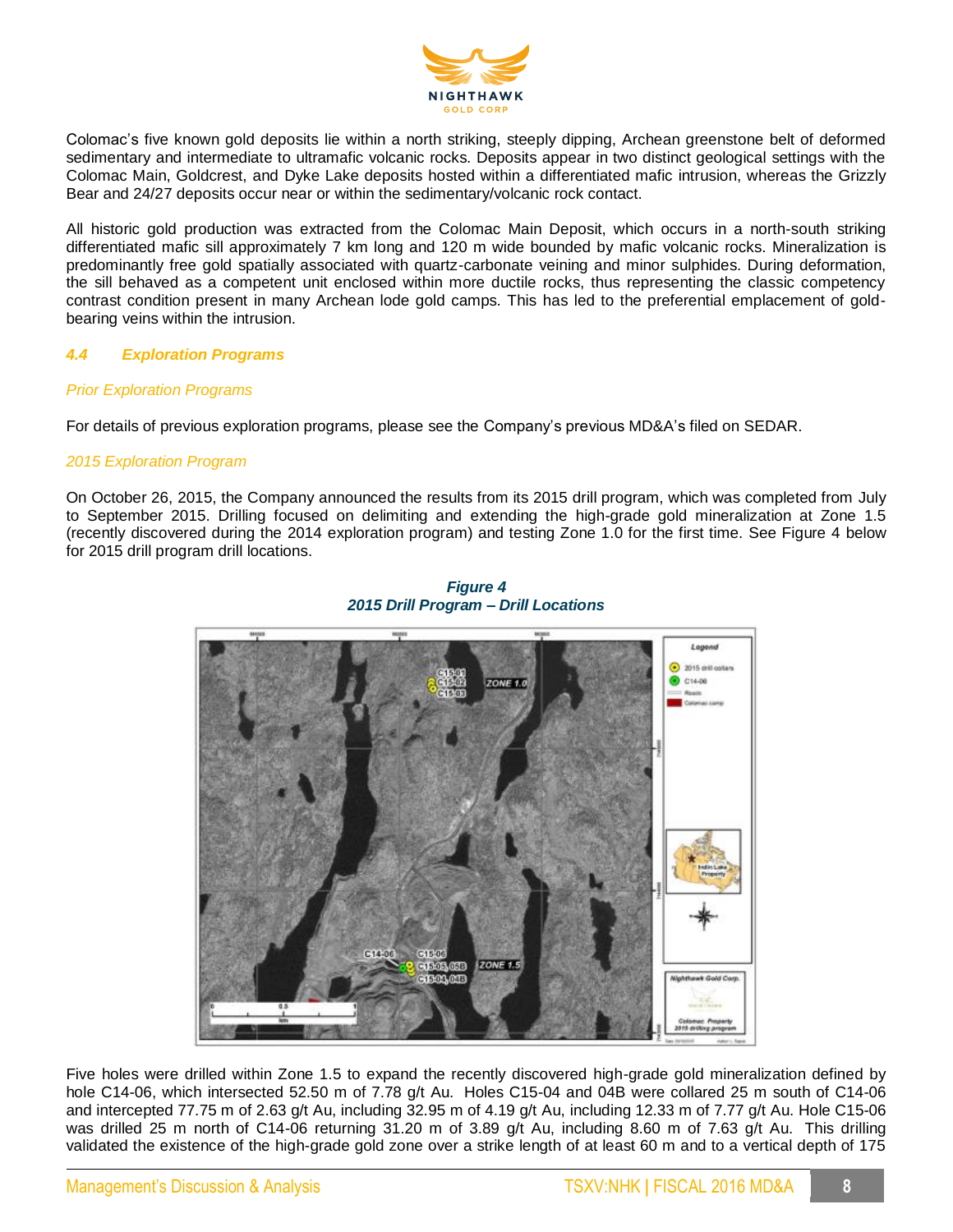

m; the zone remains open in all directions.

Three shallow holes were also completed at Zone 1.0, located 2.0 km north of Zone 1.5 along the trend of the intrusion, as part of an initial campaign to test for high-grade gold zones similar to Zone 1.5. All holes intersected significant mineralization over a strike length of 60 m and to a vertical depth of less than 150 m. Grade appears to improve to the south as evidenced by hole C15-03 intersecting 43.10 m of 1.13 g/t Au, including 8.45 m of 2.23 g/t Au. This was the Company's first drilling within the northern sector of the intrusion, which effectively opened up over 2.0 km of prospective ground.

### *2016 Exploration Program*

Nighthawk initiated its 2016 drill program at the Colomac Gold Project's Colomac and Goldcrest deposits in late June 2016 with two drill rigs and concluded by completing 8,400 m by late September. The objectives of the 34 hole 2016 program were to help delineate Zone 1.5, test for other higher-grade prospects within the Colomac and Goldcrest sills, and to target near-surface resource expansion opportunities. Drilling was planned to continue to expand recently discovered high-grade gold mineralization at Colomac (Zones 1.0, 1.5, 2.5 and 3.5), and follow-up on the 2014 drilling results at Goldcrest, all targeting shallow higher-grade mineralization and expanding known zones along strike. See Figure 5 below for 2016 drill program drill locations.



# *Figure 5 2016 Drill Program – Drill Locations*

Drilling within Colomac Zone 1.5 followed-up on the success of 2014 and 2015 results where hole C14-06 intersected 52.50 m of 7.78 g/t Au (see December 3, 2014 news release), and 32.95 m of 4.19 g/t Au from hole C15-04B (see October 26, 2015 news release). Planned holes also targeted select locations within Zones 3.5 and 2.0 where significant near surface gaps in the current resource exist. Drilling at Goldcrest focused on the untested region along strike to the north and continue to extend mineralization intersected in the 2014 program. Holes were also planned for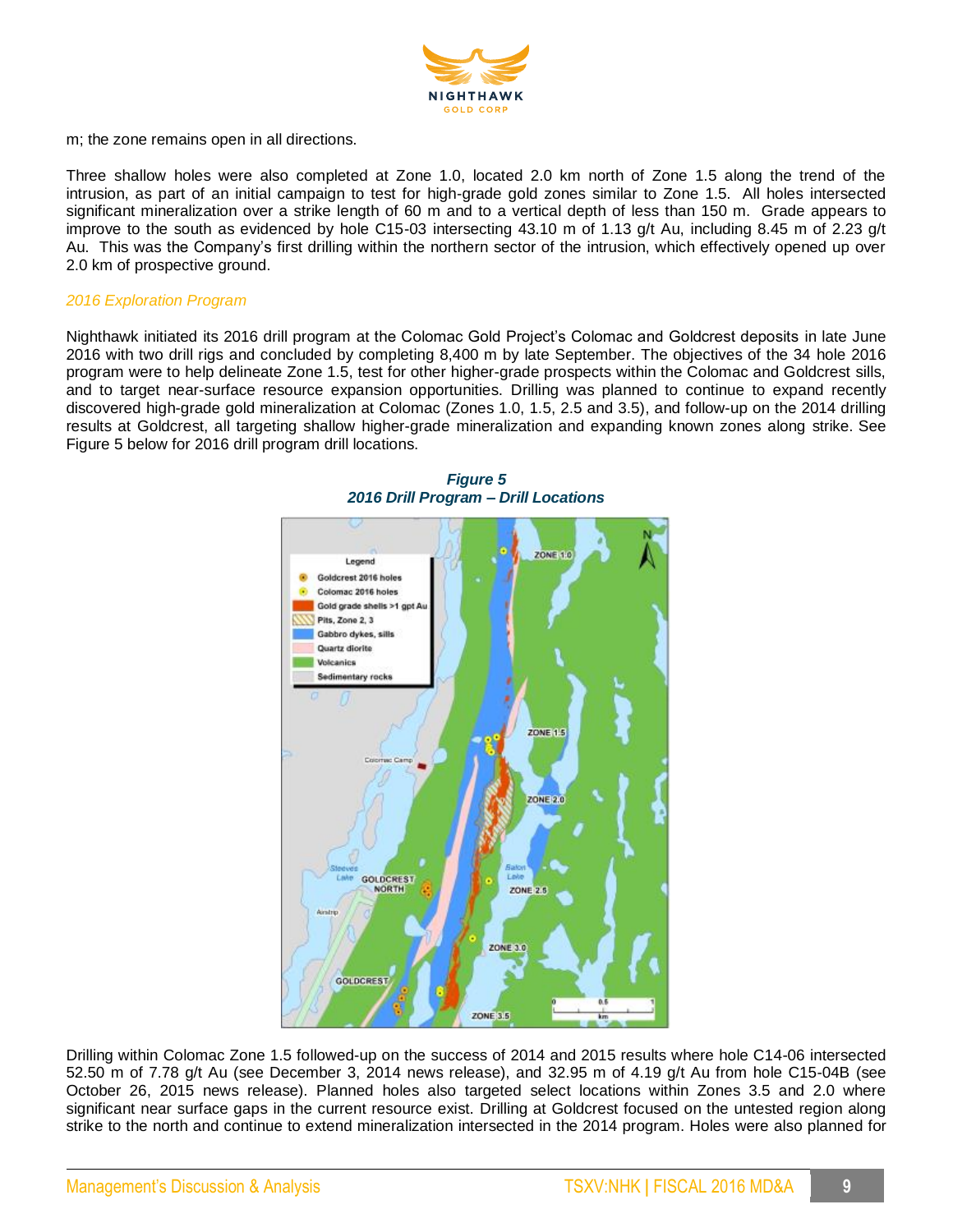

Goldcrest North, an isolated zone of near surface mineralization in the 2013 Resource located 600 m northeast of Goldcrest, but a section that the Company has never explored.

On September 13, 2016, the Company announced initial results from the 2016 drill program and its drilling at Zone 1.5, highlights of which included hole C16-03 intersecting 52.07 m (40 m true width) of 7.72 g/t Au and hole C16-01 intersecting 31.45 m (25 m true width) of 4.14 g/t Au. Results not only proved that distinct higher grade domains clearly exist at Colomac, but that they can be sizable bodies of relatively predictable geometry and great continuity. Drillholes C16-01 and 01B were collared 25 m south of C15-05 and 05B, two holes drilled in 2015 as step-outs from the initial 2014 discovery hole C14-06. Both holes intersected significant mineralization over widths typical of Zone 1.5 mineralization indicating that the zone extends southward as C16-01 returned 31.45 m of 4.14 g/t Au, including 13.75 m of 6.52 g/t Au, and C16-01B 39.60 m of 2.38 g/t Au. Holes C16-02 and 02B were step-out holes 25 m south of C16- 01 and 01B. Although mineralization was intersected by both holes, it was weaker and over narrower widths, suggesting the high-grade portion of Zone 1.5 was not intersected, and that the southern boundary of this north plunging mineralized shoot may lie between the sections drilled by C16-01 and C16-02. Hole C16-03 was drilled 75 m north of C16-01 and was laid out to test the upward projection of mineralization cut by C15-06. At 100 m vertical depth and 65 m above the C15-06 intersection, C16-03 intersected 52.07 m of 7.72 g/t Au, including 25.47 m of 14.25 g/t Au, and including 12.35 m of 9.58 g/t Au.

On October 12, 2016, further drill results were announced and defined the near surface boundaries and dimensions of Zone 1.5, therefore supporting the existence of constrained high-grade domains within the Colomac mineralized system. Results displayed that the zone continues uninterrupted down plunge and supports its continuity of mineralization to depth, as C16-03B cut 72.65 m (50 m true width) of 5.58 g/t Au, including 17.80 m of 17.72 g/t Au, 100 m below the C16-03 intersection.

Hole C16-05 was collared 25 m north of C16-03 and 03B to test the northern limits of the zone. Although mineralization was intersected over significant widths, it was not the style typical of the higher grade domains, as a result the northern boundary is now fixed between the sections drilled by C16-03 and C16-03B and C16-05. Given the geometry of the plunging zone, C16-05 appears to have overshot the high-grade intersected in C16-03. Drilling has therefore constrained the near surface dimensions of high-grade Zone 1.5 as upwards of 125 m long, 30 to 50 m in true width, and extending from surface down to 260 m vertical while open to depth. The discovery and presence of high-grade Zone 1.5 clearly demonstrates the potential for discovery of other higher grade domains throughout the Colomac and Goldcrest sills, and that given their size and continuity, they are expected to have a positive impact on resource expansion, consequently they remain a priority exploration target for the Company. Presently, the Company has identified similar bodies at Zone 3.5 and Zone 2.0, while three other possibilities were drilled over the course of the 2016 drill program. Results for those holes are pending.

On November 24, 2016, the Company announced results from potential high-grade prospects along the seven kilometre Colomac sill and parallel Goldcrest sill. See press release for results of Zones 1.0 and 2.5, two new Colomac high-grade gold zone candidates, as well as near surface resource expansion targets at Zone 3.5 and Goldcrest. Drilling extended Zone 1.0 by an additional 30 m to the south, and confirmed the existence of a broad zone of near surface mineralization, open to depth, and extending over a surface strike length in excess of 90 m. Current modelling appears to indicate that better mineralization, and the potential for a high-grade zone, may occur with depth and south of the current hole. Targets generated from that work will be drilled in the upcoming 2017 campaign. Nighthawk has yet to explore the two kilometres of sill between Zone 1.0 and high-grade Zone 1.5, a region that remains relatively open and untested, with only sparse, shallow, and widely spaced historical holes.

Four holes were drilled to test the southern extension of high-grade Zone 3.5, to better constrain its southern boundary, and to infill a near surface resource gap. Hole C16-08 encountered a narrowing of the host quartz diorite, and along with steeper hole C16-08B, returned narrow cuts of weak mineralization, indicating that the southern boundary of the high-grade portion of the zone lies immediately north.

Hole C16-09, collared 33 m south of C16-08, intersected a near surface intercept of 13.05 m of 1.44 g/t gold including 5.60 m of 2.22 g/t gold, grades more typical of Colomac mineralization lateral to high-grade shoots. Hole C16-09B, a steeper hole from the same setup, intersected 9.00 m of 0.94 g/t gold. Both holes intersected mineralization at fairly shallow depths of 57 m and 102 m, respectively. The better mineralization reported for C16-09 over holes C16-08 and C16-08B is a possible indication that a continuation of Zone 3.5, or another north plunging gold zone, lies to the south. Additional modelling is underway to detail a vector direction for follow-up drilling.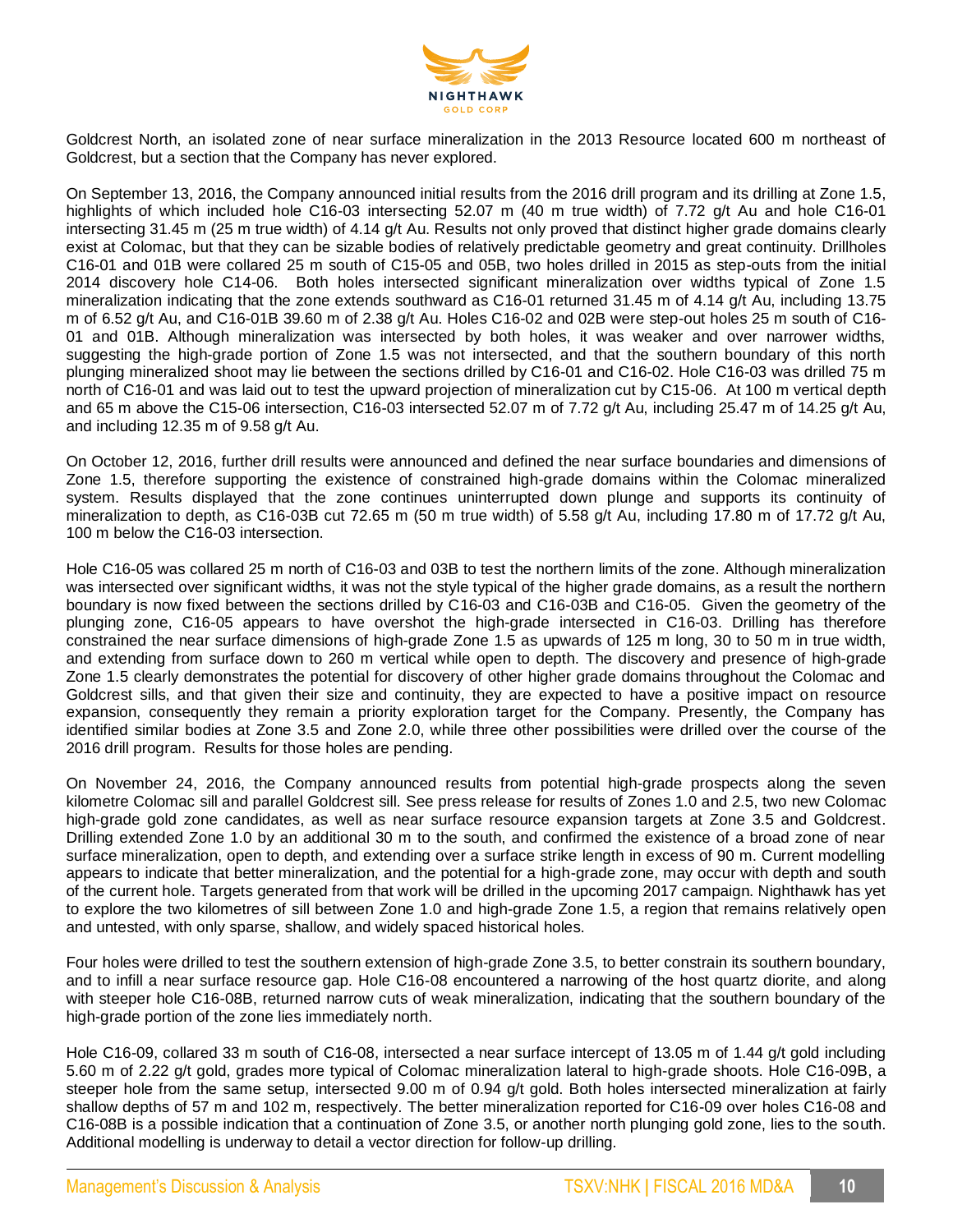

The core of Zone 3.5 is known to extend to a vertical depth in excess of 800 m, as determined by a 1997 historical hole that intersected 4.57 m of 7.63 g/t gold and 12.19 m of 3.24 g/t gold. Given that the sill appears uninterrupted to depth, it is believed that Colomac high-grade zones remain open to depth and follow a steeply plunging trajectory to the northeast.

The 2016 drill program also included drilling at Goldcrest North in which eight holes were drilled to test the projection of the zone's near surface mineralization to depth beneath the current resource. Goldcrest North appears to be a detached portion of the main 2.5 kilometre long Goldcrest sill located 600 m to the southwest. Nighthawk's 2016 drill program was its first campaign at Goldcrest North in which eight holes were laid out to test the downdip and lateral extensions of mineralization intersected by historical drilling, to probe for the presence of higher grade domains, and to gather much needed information to more effectively model sill geometry. Four holes were reported in an October 12, 2016 news release, and another four holes in a November 24, 2016 news release. The area is of particular interest as Goldcrest contributes the highest average grade in the current resource estimate at 2.19 g/t gold (June 17, 2013 news release), yet it remains largely underexplored off its flanks and to depth.

Nighthawk's 2016 Goldcrest North holes all intersected gold mineralization over a strike length of approximately 110 m. Although gold values typical of Colomac-type high-grade zones were not encountered, better values do occur within a central 55 m section bracketed by holes G16-02-02B and G16-03, -03B, and highlighted by hole G16-05, which intersected 12.25 m (8.00 m true width) of 1.49 g/t gold, and a separate broad low-grade zone of 25.25 m (16.00 m true width) of 0.67 g/t gold. Geological models are currently being updated to help visualize additional target opportunities, and to better understand the geochemical results, character, and significance of noted cross-cutting dykes similar to the host quartz diorite.

34 holes for 8,400 m were drilled in the 2016 drill program, of which 25 holes (5,960 m) have been reported to the date of this MD&A. Results for the remainder of the holes will be released once assay results are received and compiled. Outside of Colomac, ongoing data compilation and syntheses continues as part of Nighthawk's regional prospecting and mapping programs. Results from that work will be summarized in upcoming news releases.

The Company is currently planning its most active exploration program to date, scheduled to commence in early 2017 and extend through to early October. Exploration activities will not only focus on its Colomac Gold Project but span throughout its highly prospective Indin Lake Gold Property land package, consisting of extensive diamond drilling, ground geophysics, detailed geological mapping and prospecting.

# *SUPERIOR PROJECT*

As described in Section 2 – Amalgamation of Nighthawk and Superior, on May 27, 2016, Nighthawk and Superior Copper completed the Amalgamation involving Nighthawk, Superior and a wholly-owned subsidiary of Nighthawk, whereby Nighthawk acquired all the issued and outstanding common shares of Superior. Upon the Amalgamation, a purchase price allocation of \$5.93 million was allocated to the Superior Project.

The Superior Project is located approximately 85 km northwest of Sault Ste. Marie, Ontario, is approximately 179 square km of contiguous claims, and includes the past-producing Coppercorp Mine.

The Coppercorp Mine operated from 1965 to 1972 and reportedly produced roughly one million tonnes of ore at a mine-recovered grade of 1.16% copper, which is equal to 23.8 million pounds of copper, (SMDR 000852, Source Mineral Deposit Records, Sault Ste. Marie District Geologist's Office, MND&M). The mine shut down due to a decline in copper prices and following closure, the property was restricted from any mining and exploration activity for 30 years.

No further exploration expenditures are budgeted to be spent on the Superior Project as the Company's focus is the Indin Lake Gold Property. Thus, the carrying value of the Superior Project is unlikely to be recovered from development or sale and a write-down of \$5.93 million has been recorded on the consolidated statement of comprehensive loss for the year ended July 31, 2016.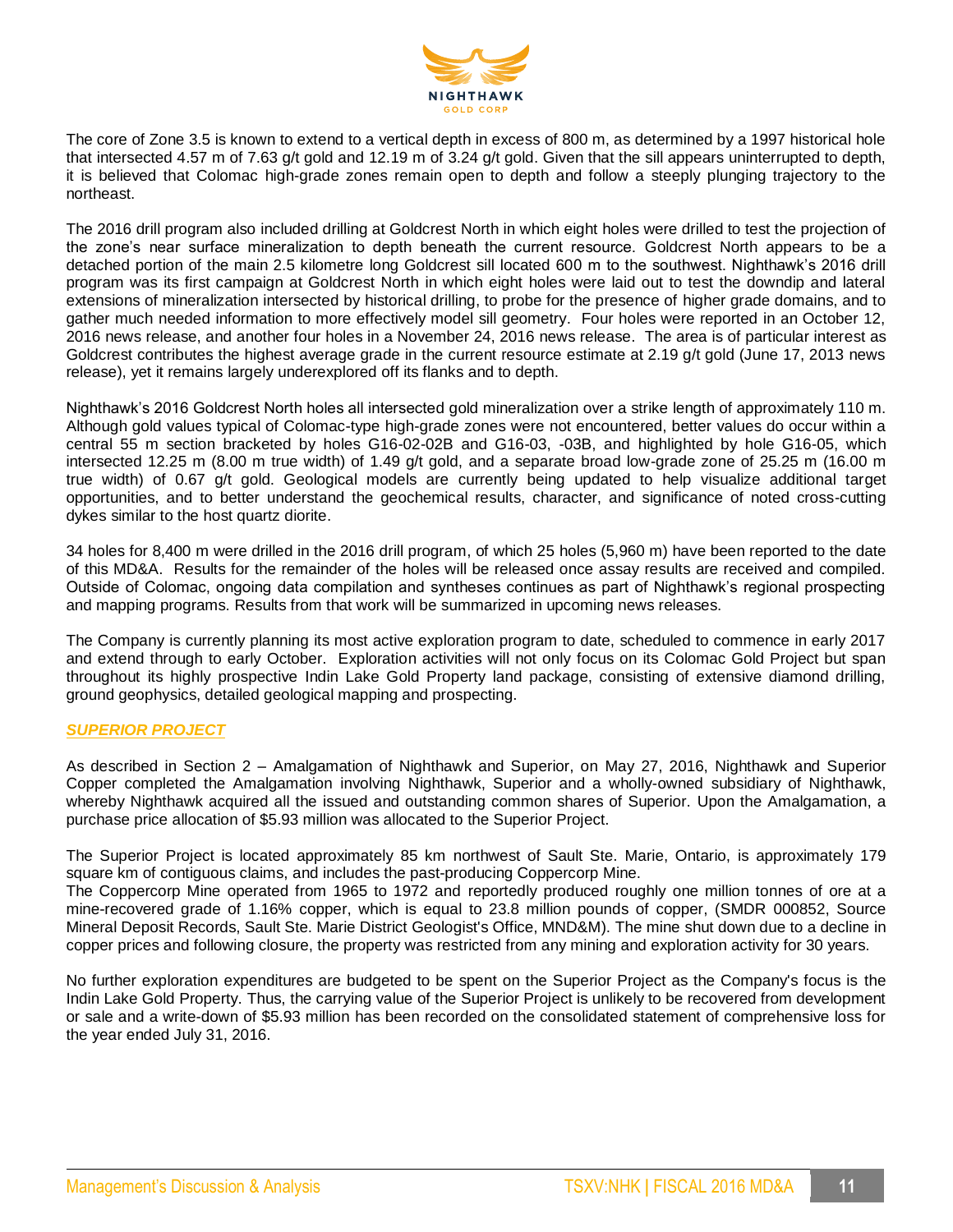

# **5. SERVICE OBLIGATION UNDER TERMS OF COLOMAC AGREEMENT**

As consideration for the Colomac Gold Project (see Section 4.1 – Acquisitions and Option Agreements), Nighthawk committed to perform reclamation services on three other sites within the Indin Lake Gold Property land package which are the responsibility of AANDC, being the Diversified, Chalco Lake, and Spider Lake sites. The obligation for the reclamation services being carried out on behalf of AANDC totals a maximum of \$5.00 million. The Company entered into the Colomac LOC's totaling \$5.00 million in favour of AANDC to secure the obligation to perform the reclamation services for each site. The Colomac LOC's are thereby secured by the Colomac GIC's at a Canadian chartered bank for the same amounts.

The Company has not assumed the reclamation liabilities of these three sites directly and is not responsible for any historical environmental liabilities associated with the Colomac Gold Project. Upon completion of the reclamation services to the satisfaction of an independent third party engineer, the Colomac LOC's with respect to each site will be released and the hold restriction on the related Colomac GIC will be eliminated (\$3.00 million for the Diversified site, \$1.00 million for the Chalco Lake site and \$1.00 million for the Spider Lake site). The service obligation with respect to the Chalco Lake site was completed during Fiscal 2013 and no further work is required thereon. At any time, the Company may terminate the liability relating to this service obligation, but as a consequence would relinquish the related Colomac GIC still held as security against the Colomac LOC's at that time.

#### *Diversified*

No costs were incurred on the Diversified service obligation during Fiscal 2016. Cumulative expenditures to July 31, 2016 are \$1.28 million. During the year ended July 31, 2012, significant work was performed (\$1.22 million) to remove a majority of the existing structures, hazardous and non-hazardous waste from the site. A spur ice road to the Diversified site was previously commissioned during the winter months to efficiently transport the material offsite to the appropriate disposal facilities. No further demolition work is required at Diversified as all structures have been removed. Remaining work includes the removal of debris, management of contaminated soil and planning closure of the mine shaft. Further significant remediation work on this site may be carried out once a final reclamation plan has been prepared and all necessary approvals obtained from AANDC. Fulfillment of this obligation would require the use of hard dollar funds (non-flow-through) and may be carried out when the Company has a sufficient budget to do so. Once the work is completed however, the Colomac LOC (for Diversified) would be terminated and the restriction on the related Colomac GIC of \$3.00 million would be released.

### *Spider Lake*

No costs were incurred on the Spider Lake service obligation during Fiscal 2016. Cumulative expenditures to July 31, 2016 are \$0.23 million. During the summer of 2012, Nighthawk carried out a delineation program at Spider Lake and obtained a better estimate of the hydrocarbon and metals contamination at site. A waste rock characterization program was performed as well. Results of these programs allowed Nighthawk to plan the reclamation work at this site. All necessary approvals of the Spider Lake reclamation plan have been obtained. The reclamation work planned for the summer of 2014 was not able to be carried out as the Company did not have a sufficient budget of hard dollar funds (non-flow-through) to complete the work. Once the work is completed however, the Colomac LOC (for Spider Lake) would be terminated and the restriction on the related Colomac GIC of \$1.00 million would be released.

### **6. EXPLORATION AND EVALUATION EXPENDITURES**

|                                 |                                           | <b>Incurred During Fiscal 2016</b>                    |                             |             |                                           |
|---------------------------------|-------------------------------------------|-------------------------------------------------------|-----------------------------|-------------|-------------------------------------------|
| <b>Property</b>                 | <b>Balance</b><br><b>July 31,</b><br>2015 | <b>Option</b><br>payments and<br>acquisition<br>costs | <b>Exploration</b><br>costs | Write-down  | <b>Balance</b><br><b>July 31,</b><br>2016 |
| <b>Indin Lake Gold Property</b> | \$37,755,094                              | \$137,238                                             | \$2,910,372                 | \$1,449,279 | \$39,353,425                              |
| <b>Superior Project</b>         | ۰                                         | 5,925,531                                             | 6.817                       | 5,932,348   | $\blacksquare$                            |
|                                 | \$37,755,094                              | \$6,062,769                                           | \$2,917,189                 | \$7,381,627 | \$39,353,425                              |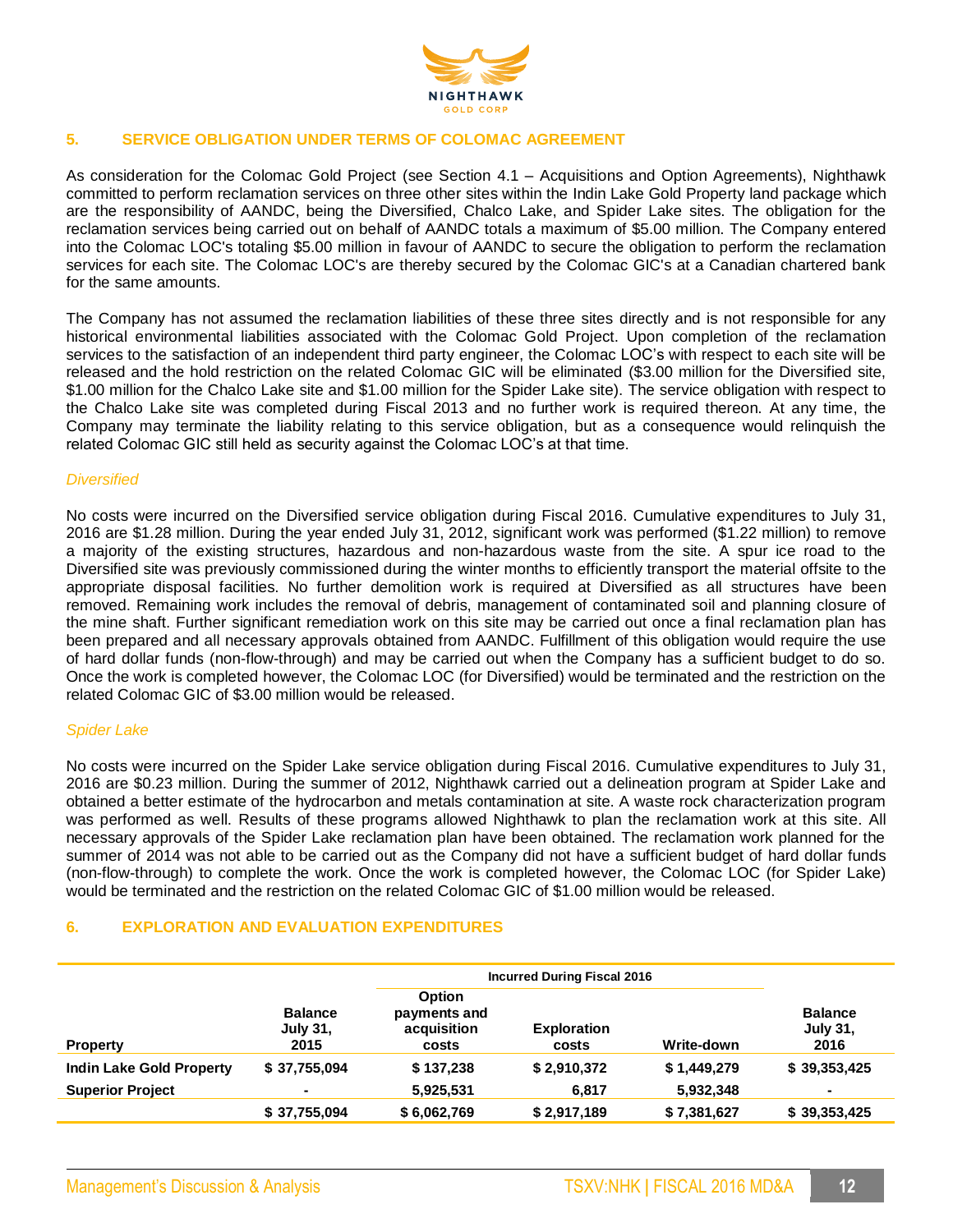

The following table identifies the breakdown of the Indin Lake Gold Property's exploration and evaluation expenditures for the year ended July 31, 2016 and 2015:

### *Indin Lake Gold Property Capitalized Exploration and Evaluation Expenditures For The Year Ended July 31, 2016 and 2015*

| Year ended July 31,                            | 2016         | 2015         |
|------------------------------------------------|--------------|--------------|
| <b>Option Payments &amp; Acquisition Costs</b> |              |              |
| Balance, beginning of year                     | \$10,551,501 | \$10,133,416 |
| Option payments                                |              | 300,000      |
| Acquisition costs                              | 137,238      | 118,085      |
| Write-down                                     | (550,000)    |              |
|                                                | (412, 762)   | 418,085      |
| Balance, end of year                           | \$10,138,739 | \$10,551,501 |
| <b>Exploration Costs</b>                       |              |              |
| Balance, beginning of year                     | \$27,203,593 | \$22,659,779 |
| Geological & consultant fees                   | 754,762      | 959,785      |
| Transportation                                 | 677,861      | 816,042      |
| Drilling                                       | 537,357      | 1,355,852    |
| Camp                                           | 513,917      | 767,443      |
| Licenses & permits                             | 131,915      | 95,749       |
| Assaying & analytical                          | 93,861       | 262,801      |
| Administrative office costs & other            | 32,707       | 35,302       |
| Environmental                                  | 6,990        | 25,805       |
| Stock-based compensation (non-cash)            | 161,002      | 225,035      |
| Write-down                                     | (899, 279)   |              |
|                                                | 2,011,093    | 4,543,814    |
| Balance, end of year                           | \$29,214,686 | \$27,203,593 |
| <b>Cumulative Expenditures to Year End</b>     | \$39,353,425 | \$37,755,094 |

During the year ended July 31, 2016, capitalized acquisition costs of \$6.06 million were incurred, of which \$5.93 million related to the purchase price allocated to the Superior Project upon amalgamation of Superior (see section 2 – Amalgamation of Nighthawk and Superior); and \$0.13 million related to the Damoti Reclamation Obligation (as described in section 4.1 – Acquisitions and Option Agreements). Acquisition costs were written down by \$6.48 million, of which \$5.93 million was due to the write-down of the Superior Project and \$0.55 million due to the termination of the Kim/Cass Option during the current year.

Capitalized exploration costs of \$2.92 million were incurred for the year ended July 31, 2016 and were offset by the write-down of costs of \$0.90 million associated with the termination of the Kim/Cass Option during the year. \$1.00 million related to the 2016 exploration program (drilling & prospecting), which ran from late June to September 2016; \$1.18 million related to the 2015 exploration program (drilling & prospecting), which was carried out from late July to September 2015; \$0.58 million related to ongoing geological evaluation and consulting costs, annual property lease payments; and \$0.16 million related to capitalized stock-based compensation. Exploration costs related to the ongoing geological evaluation of the Colomac Gold Project and included drilling and transportation, the organization of the camp and the necessary logistical costs therein, geological and consulting fees, and assaying costs, as well as regional reconnaissance/prospecting expenses and mining lease renewal costs associated with the entire Indin Lake Gold Property. Exploration costs of \$4.54 million were incurred for the previous year ended July 31, 2015. The 2014 exploration program was carried out from June to October 2014 and the 2015 exploration program from July to September 2015. Therefore, due to the timing of the Company's previous year end relative to the start of the 2014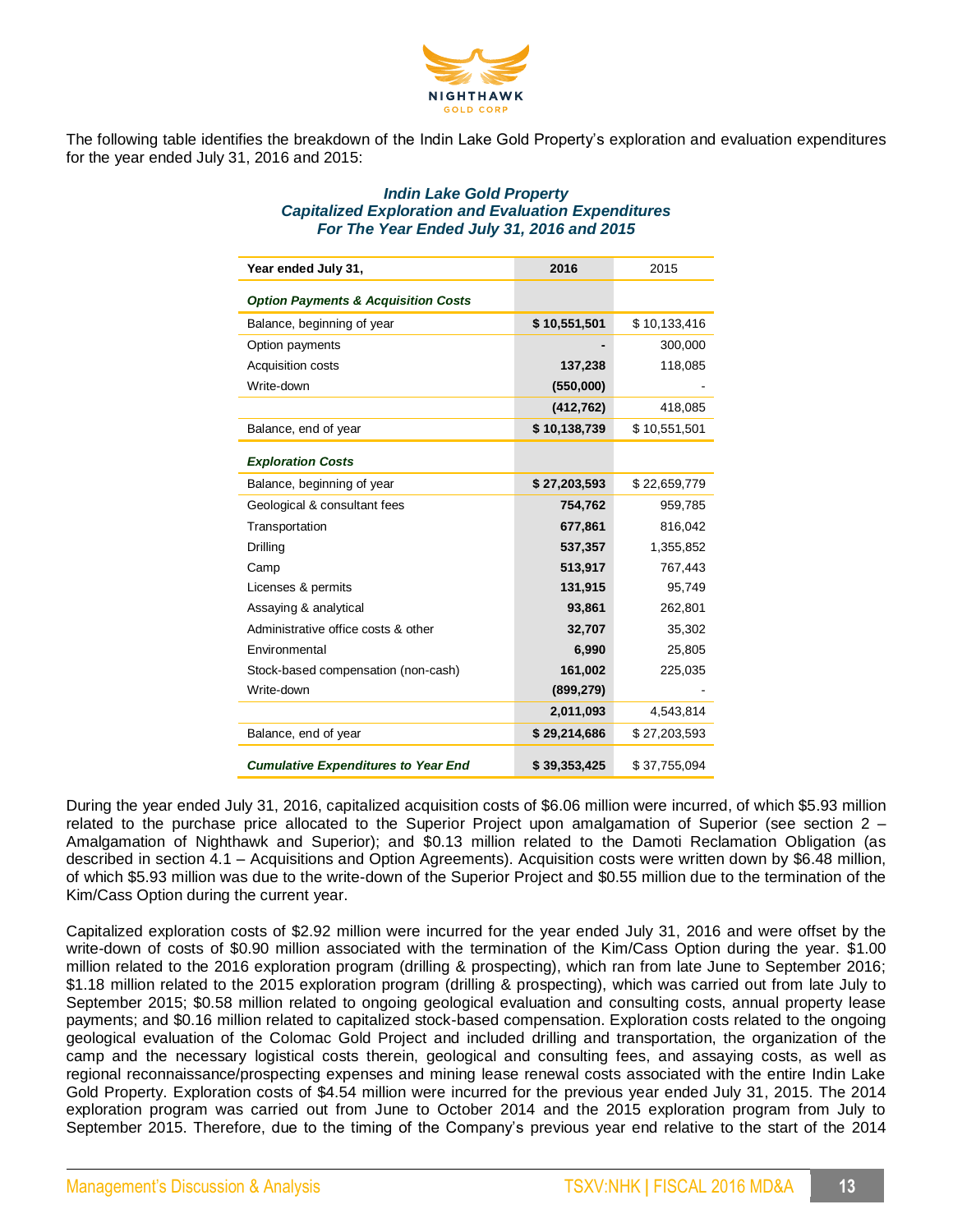

program, the majority of expenditures for the 2014 exploration program were incurred during the year ended July 31, 2015.

|                                    | 2016 Program<br>June - Sept.<br>2016 | 2015 Program<br>$July - Sept.$<br>2015 | 2014 Program<br>June – Oct.<br>2014 |
|------------------------------------|--------------------------------------|----------------------------------------|-------------------------------------|
| Drilling                           | \$918,027                            | \$247,373                              | \$1,688,683                         |
| Transportation                     | 847,559                              | 312,126                                | 1,034,150                           |
| Camp                               | 451,725                              | 253,401                                | 558,126                             |
| Geological & consultant fees       | 353,945                              | 161,218                                | 274,546                             |
| Assaying & analytical              | 164,417                              | 59,560                                 | 237,683                             |
| Environmental                      | 5,260                                | 5,550                                  | 32,045                              |
| Licenses & permits                 | 10,600                               | 1,193                                  | 369,048                             |
| All-in drill costs                 | \$2,751,533                          | \$1,040,421                            | \$4,194,281                         |
| Metres of drilling                 | 8,400                                | 2,079                                  | 13,647                              |
| Number of active drills            | 2 drills                             | 1 drill                                | 3 drills                            |
| Drill cost per metre               | \$328/metre                          | \$500/metre                            | \$307/metre                         |
| Reconnaissance & prospecting costs | \$257,126                            | \$212,634                              | \$847,807                           |

# *Indin Lake Gold Property 2016 / 2015 / 2014 Exploration Programs*

The table above represents the Company's all-in cost to operate its 2016, 2015 and 2014 exploration programs at its Indin Lake Gold Property, which included drill programs on the Colomac Gold Project and regional reconnaissance and prospecting on other ground within the property. The camp is located at the central Colomac Gold Project (see Figure 1). Nighthawk has achieved efficiencies of drill operations, as identified by its 2014 drill cost per metre of \$307. The 2014 campaign utilized three drill rigs and completed 13,647 m of drilling. The limited 2015 program completed 2,079 m (with one drill) but was necessary to further advance the Colomac Gold Project as well as fully utilize the Company's remaining flow-through obligation. A static amount of setup and logistical costs are required to launch the drill program. Utilizing one drill (as opposed to three in 2014) and completing a limited amount of drilling provided for reduced efficiencies of scale and a greater drill cost per metre for the 2015 campaign. The 2016 drill campaign utilized 2 drills and completed 8,400 m. See Section 4.4 – Exploration Programs for further details on the 2015 and 2016 exploration programs; for details of previous exploration programs, please see the annual MD&A for the year ended July 31, 2015 filed on SEDAR.

# **7. SELECTED ANNUAL INFORMATION**

The following chart summarizes selected annual financial information for the three most recently completed financial years. The information has been prepared in accordance with IFRS:

|                                                               | Years Ended July 31, |            |            |  |
|---------------------------------------------------------------|----------------------|------------|------------|--|
| <b>Operations</b>                                             | 2016                 | 2015       | 2014       |  |
|                                                               |                      |            |            |  |
| Operating expenses                                            | \$815,865            | \$712,659  | \$873,417  |  |
| Stock-based compensation                                      | 489.144              | 521,134    | 137,864    |  |
| Loss (gain) on settlement of mineral property option payments |                      | (11,282)   | 3,100      |  |
| Interest and accretion expense                                | 146,762              |            |            |  |
| Write-down of exploration and evaluation assets               | 7,381,627            |            |            |  |
| Write-down of equipment                                       |                      | 85,000     |            |  |
| Interest income                                               | (67, 966)            | (79, 381)  | (55,095)   |  |
| Deferred income tax provision (recovery)                      | (218, 322)           | 1,365,058  | (581, 792) |  |
| Loss for the year                                             | 8,547,110            | 2,593,188  | 377,494    |  |
| Loss per share                                                | 0.12                 | 0.04       | 0.01       |  |
| Total assets                                                  | 52,815,931           | 44,254,731 | 46,110,227 |  |
| Total long-term financial liabilities                         | 6,951,754            | 5,976,778  | 3.424.801  |  |
| Cash dividends declared                                       | \$ -                 | \$ -       | \$-        |  |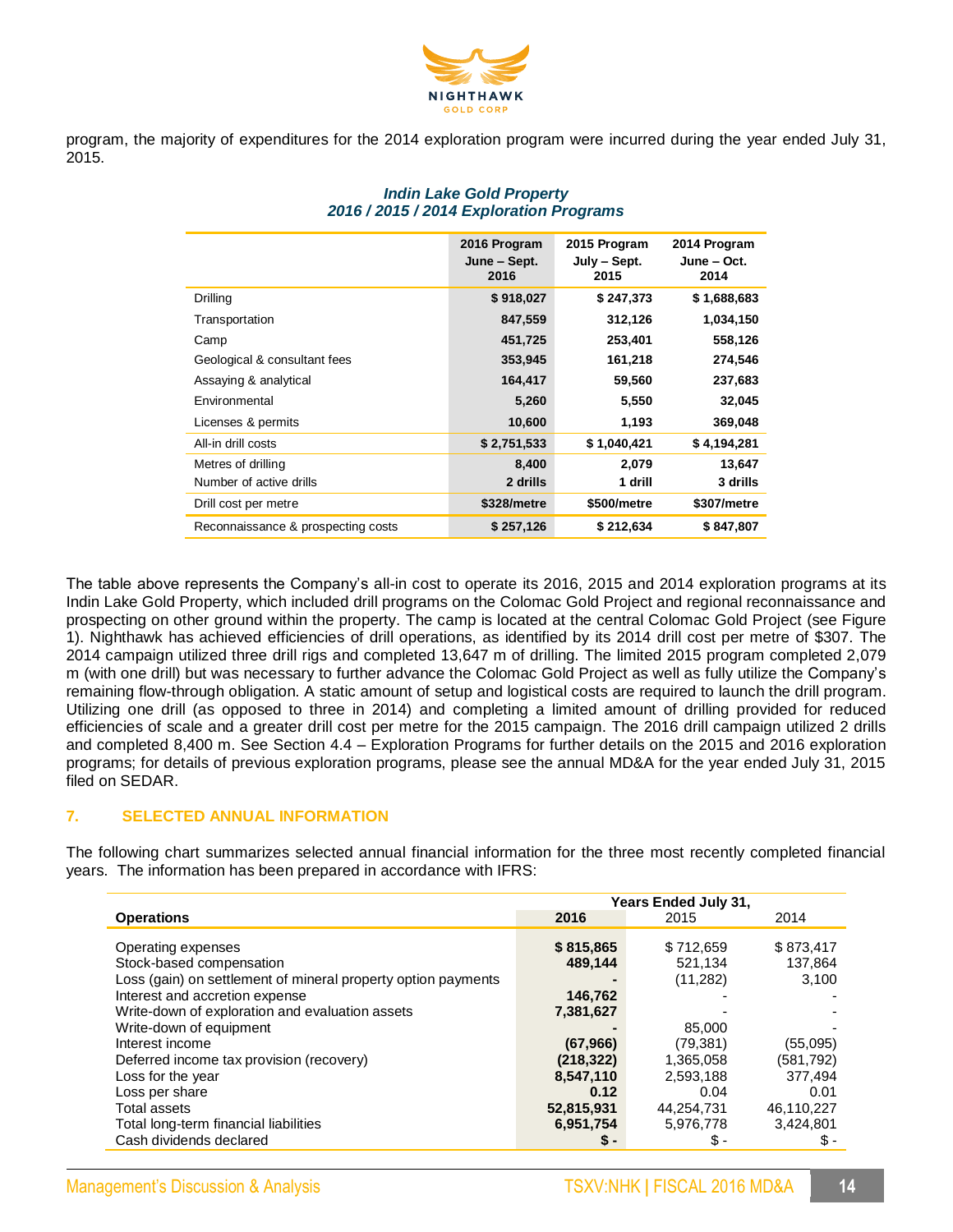

The Company is striving to reduce its overhead. In November 2015, the Company paid \$310,000 of termination payments in line with employment contracts to former executives. Taking this into account, the Company's operating expenses have decreased consistently over the last 3 fiscal years.

Variances in the write-down of exploration and evaluation assets is at the discretion of management and is recorded when circumstances arise which indicates the carrying value of the Company's exploration and evaluation assets are impaired. During the Fiscal 2016, the carrying value of the capitalized costs associated with the Kim/Cass Option and the Superior Project were written-down. The Kim/Cass Option was terminated in December 2015, therefore \$1.45 million was written off accordingly. In additional, since no further exploration expenditures were budgeted to be spent on the Superior Project and thus the carrying value of the Superior Project of \$5.93 million was written-down as well.

Variances in stock-based compensation are affected primarily by the timing and vesting of option grants.

The gain on settlement of mineral property option payment in Fiscal 2015 of \$11,282 resulted from the accounting value attributed to the 492,362 common shares issued to settle the \$0.15 million option payment obligation for the Kim and Cass gold deposits. The loss on settlement of mineral property option payment of \$3,100 from the prior year resulted from the accounting value attributed to the issuance of 438,596 common shares and 353,669 common shares to settle option payment obligations of \$0.25 million and \$0.13 million, respectively. See Section 4.1 – Acquisitions and Option Agreements for further details on the Kim and Cass deposits.

Accretion expense related to the expensed portion of the accretion of the secured notes. The Secured Notes were issued in November 2015 and were repaid in July 2016.

During the year ended July 31, 2015, certain equipment having a carrying values of \$85,000, were written off due to the state of disrepair.

Deferred income taxes result mainly from differences between the accounting and tax values of assets recognized on Nighthawk's consolidated statement of financial position.

Variances in total assets is primarily a result of an equity financing in June 2014 and June 2016 conducted to finance Nighthawk's exploration activities.

Nighthawk has no significant operating revenues and has not declared any dividends.

### **8. RESULTS OF OPERATIONS**

|                                                                                                                                                                                                                                                                                                                                                                      | <b>Three Months Ended</b><br><b>July 31,</b>                                                  |                                                                         | <b>Year Ended</b><br><b>July 31,</b>                                                              |                                                                                                  |
|----------------------------------------------------------------------------------------------------------------------------------------------------------------------------------------------------------------------------------------------------------------------------------------------------------------------------------------------------------------------|-----------------------------------------------------------------------------------------------|-------------------------------------------------------------------------|---------------------------------------------------------------------------------------------------|--------------------------------------------------------------------------------------------------|
| <b>Operations</b>                                                                                                                                                                                                                                                                                                                                                    | 2016                                                                                          | 2015                                                                    | 2016                                                                                              | 2015                                                                                             |
| Salaries, director and consulting fees<br>Professional fees<br>Office and administration<br>Regulatory and shareholder information<br>Travel<br>Write-down of exploration and evaluation assets<br>Stock-based compensation<br>Interest and accretion expense<br>Interest income<br>Write-down of equipment<br>Gain on settlement of mineral property option payment | \$18,078<br>(5,946)<br>32,404<br>39,875<br>5,970<br>5,932,348<br>440,926<br>84,290<br>(8,636) | \$111,433<br>9,512<br>28.033<br>(9, 419)<br>16,859<br>(3,690)<br>85,000 | \$562,560<br>89,838<br>78.811<br>68,853<br>15,803<br>7,381,627<br>489,144<br>146,762<br>(67, 966) | \$457,722<br>42,721<br>129.283<br>33.910<br>49,023<br>521,134<br>(79, 381)<br>85,000<br>(11,282) |
| Deferred income tax provision (recovery)                                                                                                                                                                                                                                                                                                                             | 308,760                                                                                       | 1,365,058                                                               | (218, 322)                                                                                        | 1,365,058                                                                                        |
| Loss for the period                                                                                                                                                                                                                                                                                                                                                  | \$6,848,069                                                                                   | \$1,602,786                                                             | \$8,547,110                                                                                       | \$2,593,188                                                                                      |
| Loss per share – Basic and fully diluted                                                                                                                                                                                                                                                                                                                             | $$0.07^{(1)}$                                                                                 | \$0.03 <sup>(1)</sup>                                                   | $$0.12^{(1)}$$                                                                                    | \$0.04 <sup>(1)</sup>                                                                            |
|                                                                                                                                                                                                                                                                                                                                                                      |                                                                                               |                                                                         |                                                                                                   |                                                                                                  |

(1) Fully diluted weighted average common shares outstanding, used in the calculation of fully diluted net loss per share, are not reflective of the outstanding stock options and warrants at that time as their exercise would be anti-dilutive in the net loss per share calculation.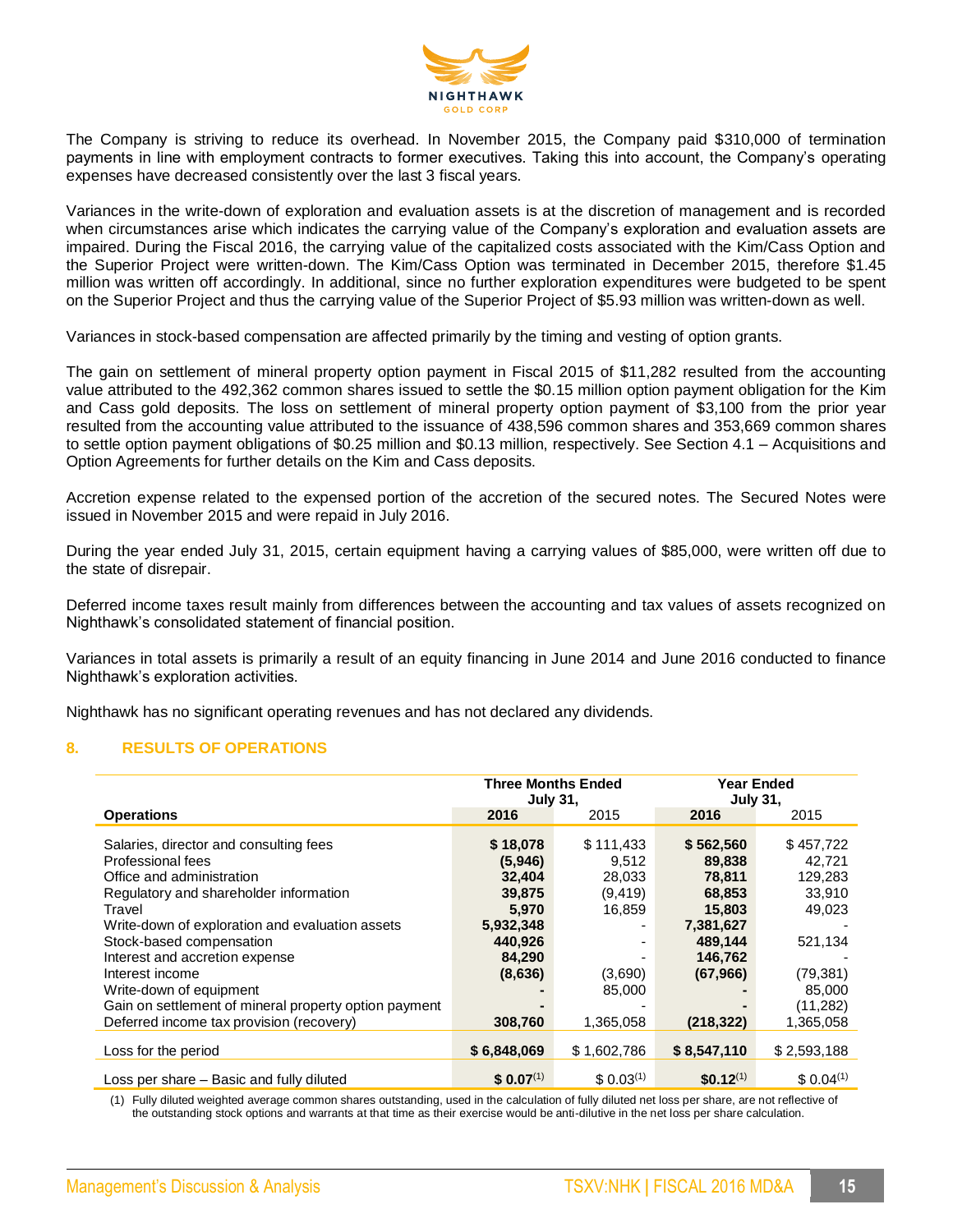

### *8.1 Year Ended July 31, 2016*

Nighthawk's results of operations for the year ended July 31, 2016 resulted in a loss of \$8.55 million, compared to a loss of \$2.59 million for the same period in prior year.

The variance between the two periods is due to:

- The current period write-down of exploration and evaluation assets resulted from the termination of the Kim/Cass Option in December 2015 of \$1.45 million as well as a write-down of the Superior Project of \$5.93 million as the Company intends to focus on its Indin Lake Gold Property;
- The deferred income tax provision/recovery resulted mainly from differences between the accounting and tax values of assets recognized on its statement of financial position;
- Salaries, director and consulting fees were increased for the year due to \$0.31 million of severance paid to a former officer and employee of the Company;
- Stock-based compensation relates to the amount of vested options during the year. During the year ended July 31, 2016 and 2015, stock options vested in accordance with their grant terms, therefore accounting for the stock-based compensation expense which was incurred;
- Interest and accretion expense of \$146,762 related to the Secured Notes. The Secured Notes were issued on November 20, 2015, therefore accretion expense did not begin to be incurred until that time;
- Professional fees were increased from prior year due to legal and assurance services provided with respect to the Amalgamation (see Section 2 – Amalgamation of Nighthawk and Superior for further details) among other corporate legal activity during the year;
- The Company was able to reduce its levels of office and administration costs and travel expenses in order to conserve its cash resources;
- The gain on settlement of mineral property option payment of \$11,282 from prior year resulted from the accounting value attributed to the 492,362 common shares issued to settle the \$150,000 option payment obligation for the Kim and Cass gold deposits (see Section 4.1 – Acquisitions and Option Agreements); and
- Interest income is derived from the cash balance on hand as well as the Colomac GIC's being held has restricted cash to secure the Colomac LOC's.
- In prior year, a deferred income tax provision was recorded, reflecting the tax effect of the renunciation of flowthrough expenditures. As a result of renounced exploration expenditures, a differences between the accounting and tax value of exploration and evaluation assets arises, therefore creating a deferred income tax liability.

# *8.2 Three Months Ended July 31, 2016*

Results of operations for the three months ended July 31, 2016 resulted in a loss of \$6.85 million, compared to a loss of \$1.60 million for the same period in prior year. The variance between the two three month periods is primarily due to the explanations as provided for in the annual period in Section 7.1 above.

### **9. QUARTERLY FINANCIAL INFORMATION**

The following selected financial data for the past eight quarters has been prepared in accordance with IFRS and should be read in conjunction with Nighthawk's audited annual consolidated financial statements:

| <b>Operations</b>                                                                 | <b>Quarter Ended</b><br>Oct. 31, 2015 | <b>Quarter Ended</b><br>Jan. 31, 2016 | <b>Quarter Ended</b><br>Apr. 30, 2016 | <b>Quarter Ended</b><br>Jul. 31, 2016 |
|-----------------------------------------------------------------------------------|---------------------------------------|---------------------------------------|---------------------------------------|---------------------------------------|
| Operating expenses                                                                | \$134,325                             | \$399,036                             | \$192.123                             | \$90,381                              |
| Stock-based compensation                                                          |                                       | 48.218                                |                                       | 440.926                               |
| Write-down of exploration and evaluation assets<br>Interest and accretion expense | ۰                                     | 1,449,279<br>24.408                   | 38.064                                | 5,932,348<br>146,762                  |
| Interest income                                                                   | (36, 160)                             | (8,083)                               | (15,087)                              | (8,636)                               |
| Deferred income tax provision (recovery)                                          |                                       | (527,082)                             |                                       | 308,760                               |
| <b>Net loss</b><br>Net loss per share                                             | \$98,165<br>\$Nii <sup>(1)</sup>      | \$1,385,776<br>\$0.03 <sup>(1)</sup>  | \$215.100<br>\$Nii <sup>(1)</sup>     | \$6,848,069<br>\$0.07 <sup>(1)</sup>  |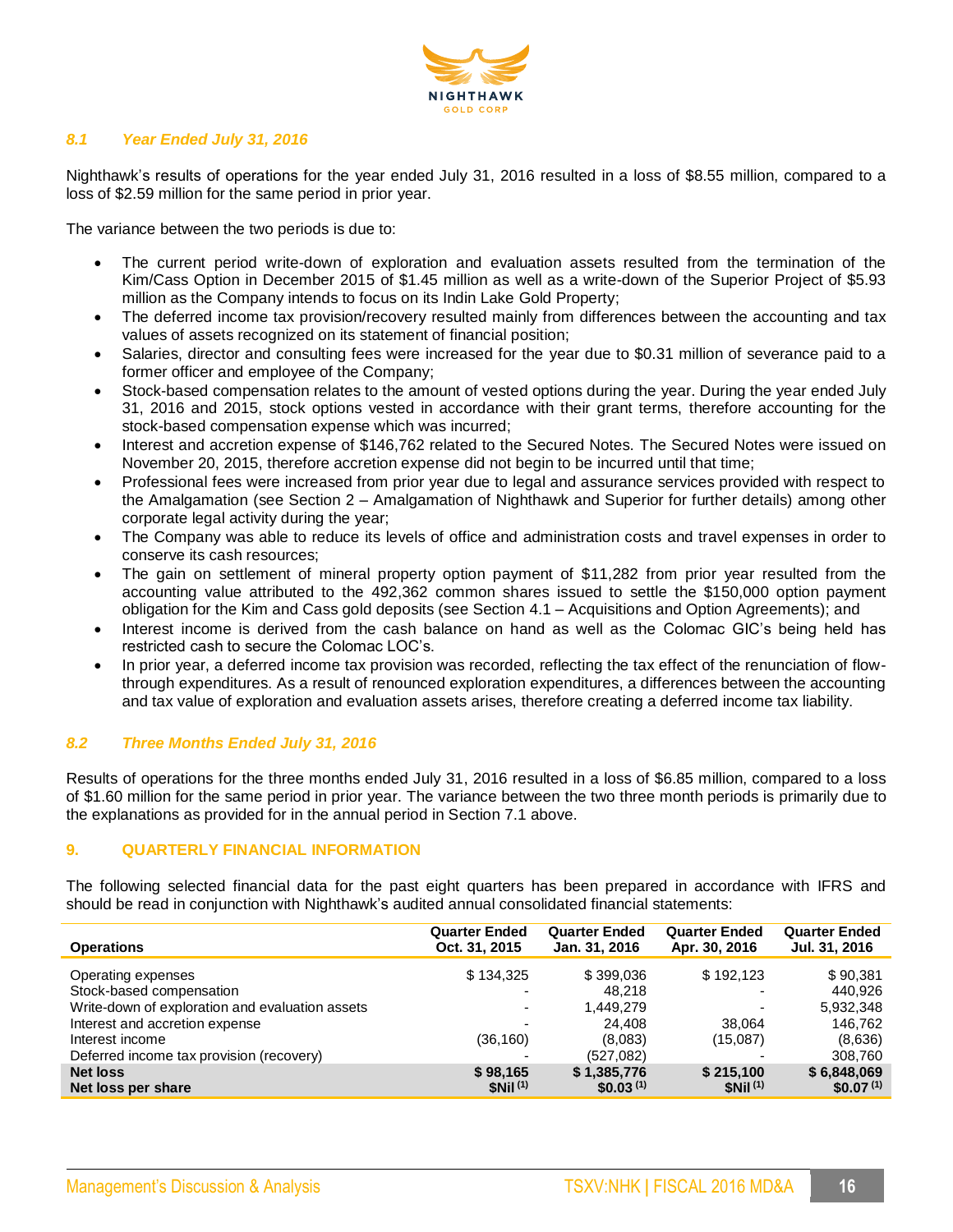

| Cash and cash equivalents                | \$748.065    | \$837.415    | \$245.797    | \$8,199,849  |
|------------------------------------------|--------------|--------------|--------------|--------------|
| Other current assets                     | 418.913      | 136.511      | 230.676      | 783,657      |
| Restricted cash                          | 4.479.000    | 4.479.000    | 4.479.000    | 4,479,000    |
| <b>Exploration and evaluation assets</b> | 39,110,706   | 37.910.061   | 38,033,620   | 39,353,425   |
| <b>Total Assets</b>                      | \$44,756,684 | \$43,362,987 | \$42,989,093 | \$52,815,931 |
| <b>Secured Notes</b>                     | Տ.-          | \$797.563    | \$835,627    | Տ.-          |
| Provision for service obligation         | 3,012,314    | 3.012.314    | 3.012.314    | 3,012,314    |
| Reclamation provision                    | 401.150      | 401.150      | 401.150      | 401.150      |
| Deferred income tax liability            | \$1,039,010  | \$511,928    | \$511,928    | \$2,288,290  |

| <b>Operations</b>                                                                                                                           | <b>Quarter Ended</b><br>Oct. 31, 2014 | <b>Quarter Ended</b><br>Jan. 31, 2015 | <b>Quarter Ended</b><br>Apr. 30, 2015 | <b>Quarter Ended</b><br>Jul. 31, 2015 |
|---------------------------------------------------------------------------------------------------------------------------------------------|---------------------------------------|---------------------------------------|---------------------------------------|---------------------------------------|
| Operating expenses                                                                                                                          | \$198,038                             | \$226,905                             | \$131,298                             | \$241,418                             |
| Stock-based compensation                                                                                                                    |                                       | 521,134                               |                                       |                                       |
| Loss (gain) on settlement of mineral property payment                                                                                       |                                       | (11, 282)                             |                                       |                                       |
| Interest income                                                                                                                             | (33, 490)                             | (24, 124)                             | (18,077)                              | (3,690)                               |
| Deferred income tax provision (recovery)                                                                                                    |                                       |                                       |                                       | 1,365,058                             |
| Net loss (income)                                                                                                                           | \$164,548                             | \$712,633                             | \$113,221                             | \$1,602,786                           |
| Net loss (income) per share                                                                                                                 | $$Nii^{(1)}$$                         | \$0.02 <sup>(1)</sup>                 | \$Nii <sup>(1)</sup>                  | \$0.02 <sup>(1)</sup>                 |
| Cash and cash equivalents                                                                                                                   | \$3,639,040                           | \$2,450,786                           | \$2,059,373                           | \$1,502,002                           |
| Other current assets                                                                                                                        | 555,831                               | 322,859                               | 303,373                               | 518,635                               |
| Restricted cash                                                                                                                             | 4,479,000                             | 4,479,000                             | 4,479,000                             | 4,479,000                             |
| Equipment                                                                                                                                   | 85,000                                | 85,000                                | 85,000                                |                                       |
| <b>Exploration and evaluation assets</b>                                                                                                    | 36,504,499                            | 37,242,030                            | 37,462,873                            | 37,755,094                            |
| <b>Total Assets</b>                                                                                                                         | \$45,263,370                          | \$44,579,675                          | \$44,389,619                          | \$44,254,731                          |
| Provision for service obligation                                                                                                            | \$3,012,314                           | \$3,012,314                           | \$3,012,314                           | \$3,012,314                           |
| Reclamation provision                                                                                                                       | 401,150                               | 401.150                               | 401.150                               | 401,150                               |
| Deferred income tax liability                                                                                                               | \$1,198,256                           | \$1,198,256                           | \$1,198,256                           | \$2,563,314                           |
| (4). Eally allated and alternative common choice catched lines and be the coloulation of falls allated met home monopological method of the |                                       |                                       |                                       |                                       |

(1) Fully diluted weighted average common shares outstanding, used in the calculation of fully diluted net loss per share, are not reflective of the outstanding stock options and warrants at that time as their exercise would be anti-dilutive in the net loss per share calculation.

The Company has not paid any dividends.

Operating expenses include office and administrative costs, consulting fees, regulatory and shareholder information, professional fees, salaries and director fees and travel costs. Variances in operating expenses over the previous quarters related to office and administrative costs, professional and consulting fees, which varied based upon the scope of each exploration season and as well as timing of financing activities. Moving forward over the next year, it is expected that monthly expenses will be maintained at approximately \$40,000, before considering certain one-time costs, as exploration activities will focus on the Indin Lake Gold Property.

Stock-based compensation expense is a result of the timing of vested stock options fair valued using the Black-Scholes option pricing model.

The deferred income tax provision (recovery) recorded through the periods is mainly a result of differences between the accounting and tax values of assets recognized on the consolidated statement of financial position.

The major variances in cash and cash equivalents and total assets are mainly attributable to equity and debt placements and the funding of exploration activities as well as professional fees, consulting fees, travel and office and administrative expenses. The Company is in the exploration stage and therefore does not generate any operating revenue. The other variances also relate to the restricted cash posted as security under the Colomac Agreement (see Section 4.1 – Acquisitions and Option Agreements for further details).

The variance in exploration and evaluation assets is primarily a result of the option payment and acquisition costs incurred under mineral property option agreements as well as capitalized exploration costs and write-downs. Exploration and evaluation assets are analyzed each period end to determine whether any write-downs are necessary. As a result, exploration and evaluation asset write-downs occur on an irregular basis.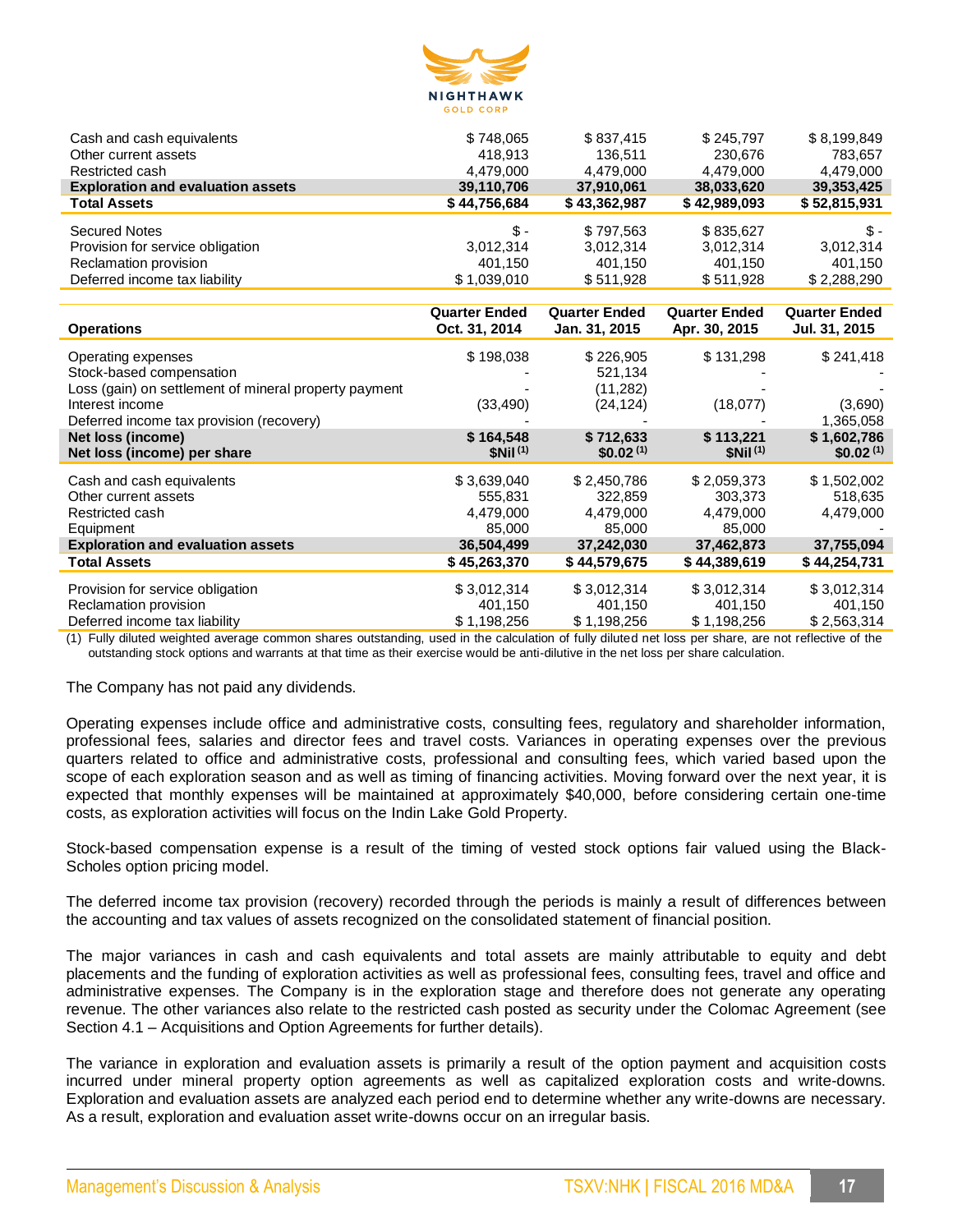

The major variances in non-current liabilities are mainly attributable to the debt financing of Secured Notes as well as the provision for service obligation, which was incurred as a result of the acquisition of the Colomac Gold Project (see Section 5 – Service Obligation Under Terms of Colomac Agreement for further details).

### **10. LIQUIDITY AND CAPITAL RESOURCES**

The Company is wholly dependent on equity or debt financing to complete the exploration and development of its mineral properties. There can be no assurance that financing, whether debt or equity, will be available to Nighthawk in the amount required at any particular time or for any particular period, or, if available, that such financing can be obtained on terms satisfactory to Nighthawk (see Section 16.8 – Risk Factors). Nighthawk has not generated any revenue from operations and does not expect to generate any such revenue in its next fiscal year.

The working capital balance at July 31, 2016 was \$7.50 million (including cash of \$8.20 million). At July 31, 2016, longterm assets primarily included exploration and evaluation assets of \$39.35 million and restricted cash of \$4.48 million; long-term liabilities primarily consisted of a provision for service obligation of \$3.01 million (see Section 4.1 – Acquisitions and Option Agreements and Section 5 – Service Obligation Under Terms of Colomac Agreement), a deferred income tax liability of \$2.29 million, and flow-through share premium liability of \$1.25 million. With the nonbrokered private placement of \$10.09 million which closed on November 1, 2016 as further described in Section 3 – Financings – Debt and Equity Placements, the Company's consolidated working capital position as of the date of this MD&A is \$15.7 million.

Funds from further debt and equity financings will be used to fund future drill programs; reclamation consulting work to be carried out to satisfy the service obligation under the terms of the Colomac Agreement; and general working capital purposes. Potential proceeds may be received from warrant and stock option exercises as well as the potential recovery of restricted cash being held as letters of credit (securing the service obligation under the Colomac Agreement).

The Company had no off balance sheet arrangements as at July 31, 2016.

# **11. OUTLOOK**

The Company completed a 2014 exploration program from June to October 2014, a 2015 exploration program from July to September 2015, and a 2016 program from June to September 2016. \$6.91 million of flow-through funds were raised in a June 2014 financing to support exploration programs and this flow-through expenditure obligation has been satisfied. \$5.00 million of flow-through funds were raised in a June 2016 financing to support exploration programs. As of July 31, 2016, Nighthawk had \$3.93 million of flow-through expenditure obligations remaining from this placement. Subsequent to year end on November 1, 2016, \$7.00 million of additional flow-through funds were raised in a November 2016 financing. As of the date of this MD&A, an aggregate of \$9.00 million of flow-through expenditure obligations remain, which must be expended by December 31, 2017.

Nighthawk is in the exploration stage and is subject to risks and challenges similar to companies in a comparable stage. These risks include, but are not limited to, the challenges of securing adequate capital in view of exploration, development and operational risks inherent in the mining industry as well as global economic and gold price volatility. There is no assurance that funding initiatives will continue to be successful to fund planned exploration activities, which are focused on the Indin Lake Gold Property.

Working capital from treasury, as available from time to time, may also be used to acquire and explore other mineral properties either alone or in concert with others as opportunities and finances permit.

With the acquisition of Superior (see Section 2 – Amalgamation of Nighthawk and Superior), as well as the nonbrokered private placement financings completed on June 29 and November 1, 2016 (see Section 3 – Financings – Debt and Equity Placements) the Company's consolidated working capital position as of the date of this MD&A is \$15.7 million. Proceeds from flow-through shares from the recent financings are to be used for further exploration and development of the Company's flagship Indin Lake Gold Property. The Company is currently planning its most active exploration program to date, scheduled to commence in early 2017 and extend through to early October. Exploration activities will not only focus on its Colomac Gold Project but span throughout its highly prospective Indin Lake Gold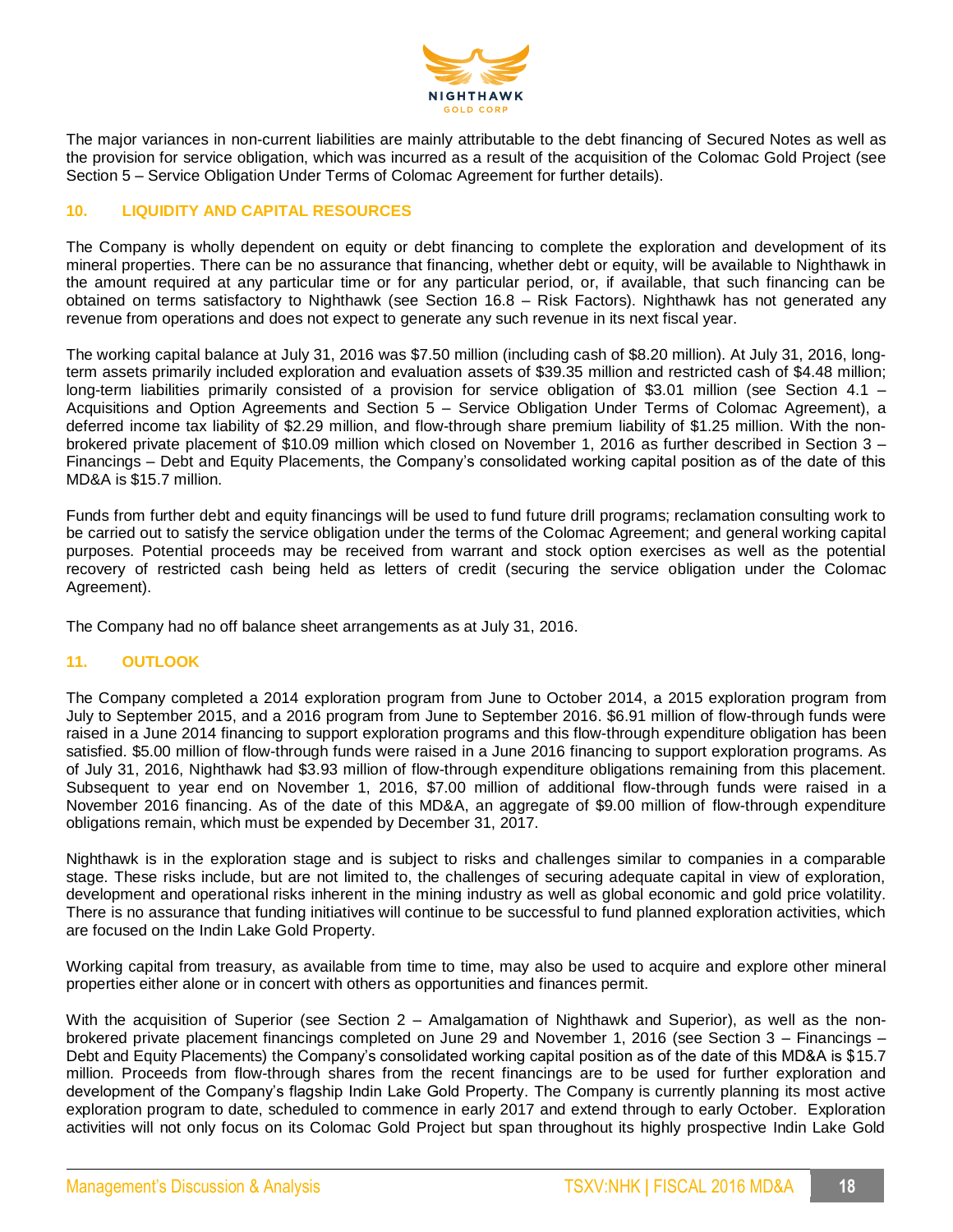

Property land package, consisting of extensive diamond drilling, ground geophysics, detailed geological mapping and prospecting.

An investment in Nighthawk's securities is speculative, see Section 16.8 – Risk Factors.

### **12. SIGNIFICANT ACCOUNTING POLICIES**

These consolidated financial statements are presented in Canadian dollars and have been prepared in accordance with IFRS and International Financial Reporting Interpretations Committee ("**IFRIC**") interpretations as issued by the International Accounting Standards Board ("**IASB**") and have been consistently applied to all the periods presented. Nighthawk is in the exploration stage and is subject to risks and challenges similar to companies in a comparable stage. As a result of these circumstances, there is significant doubt as to the appropriateness of the going concern presumption. There is no assurance that Nighthawk's funding initiatives will continue to be successful and these financial statements do not reflect the adjustments to the carrying values of assets and liabilities and the reported expenses and balance sheet classifications that would be necessary were the going concern assumption inappropriate. These adjustments could be material.

The Company's significant accounting policies are summarized in note 3 to the audited annual consolidated financial statements for the year ended July 31, 2016. The policies described below, and estimates related to them, have the most significant effect in preparation and presentation of Nighthawk's consolidated financial statements.

### *12.1 Exploration and Evaluation Assets*

Exploration and evaluation costs, which are intangible costs, including the costs of acquiring claims, are capitalized as exploration and evaluation assets on an area of interest basis pending determination of the technical feasibility and the commercial viability of the project. Capitalized costs include costs directly related to exploration and evaluation activities in the area of interest. General and administrative costs are only allocated to the asset to the extent that those costs can be directly related to operational activities in the relevant area of interest. When a claim is relinquished or a project is abandoned, the related costs are recognized in profit or loss immediately.

Exploration and evaluation assets are assessed for impairment if (i) sufficient data exists to determine technical feasibility and commercial viability, and (ii) facts and circumstances suggest that the carrying amount exceeds the recoverable amount. For the purposes of impairment testing, exploration and evaluation assets are allocated to cash generating units to which the exploration activity relates. The cash generating unit shall not be larger than the area of interest.

Once the technical feasibility and commercial viability of the extraction of mineral resources in an area of interest are demonstrable, exploration and evaluation assets attributable to that area of interest are first tested for impairment and then reclassified from intangible assets to mining property and development assets within property, plant and equipment.

Ownership in mineral properties involves certain risks due to the difficulties in determining the validity of certain claims as well as the potential for problems arising from the frequently ambiguous conveyance history characteristics of many mining interests. The Company has investigated the ownership of its mineral properties and, to the best of its knowledge, ownership of its interests are in good standing.

### *12.2 Share-Based Payment Transactions*

The grant date fair value of share-based payment awards granted to employees is recognized as an employee expense or capitalized to exploration and evaluation assets for grants to individuals working directly on mineral properties with a corresponding increase in equity, over the period that the employees unconditionally become entitled to the awards. The amount recognized as an expense is adjusted to reflect the number of awards for which the related service and non-market vesting conditions are expected to be met, such that the amount ultimately recognized as an expense is based on the number of awards that do meet the related service and non-market performance conditions at the vesting date. For share-based payment awards with non-vesting conditions, the grant date fair value of the sharebased payment is measured to reflect such conditions and there is no adjustment for differences between expected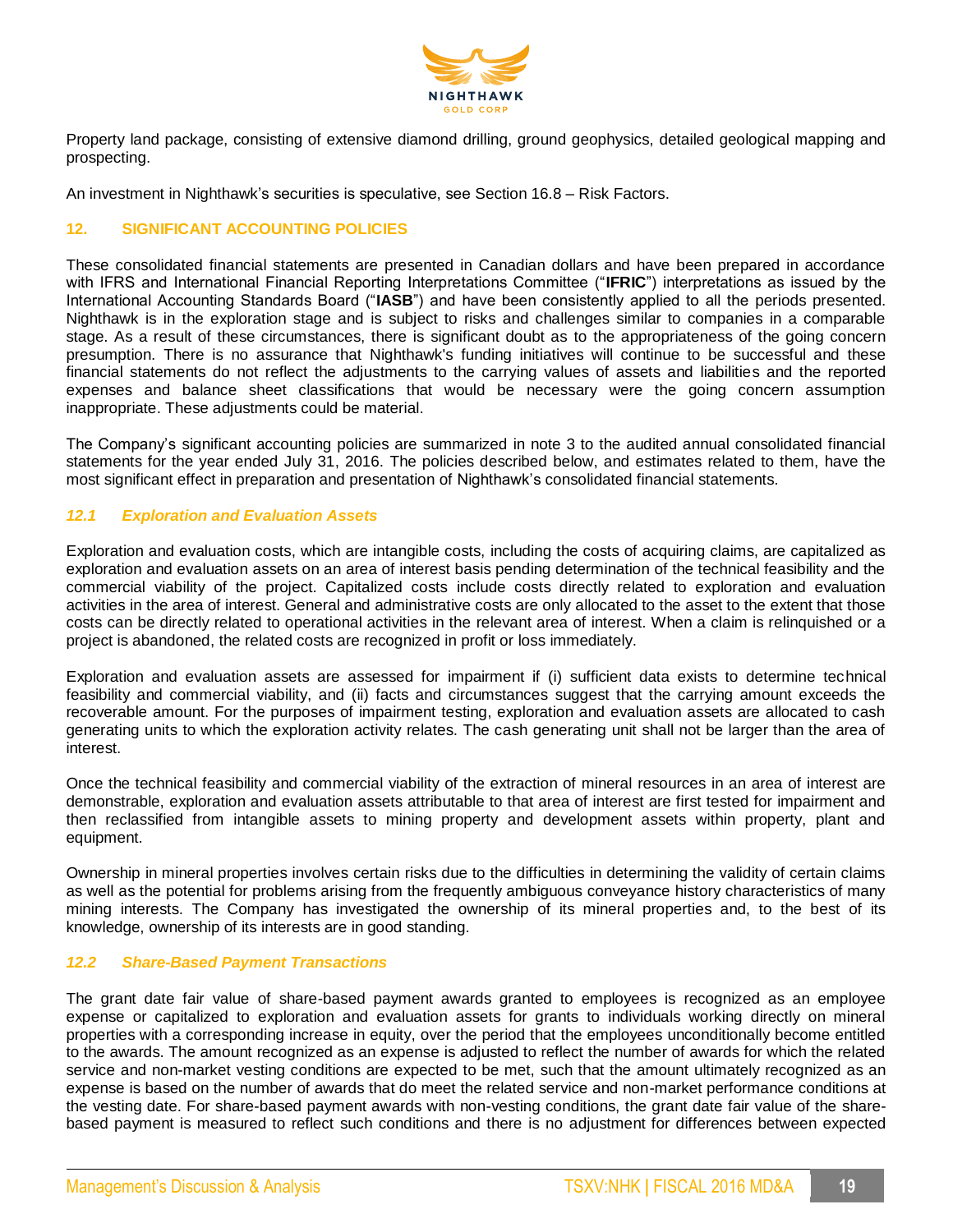

and actual outcomes. Fair values of share-based payments (including stock options) are determined based on estimated fair values at the time of grant using the Black-Scholes option pricing model.

The fair value of the amount payable to employees in respect of share appreciation rights, which are settled in cash, is recognized as an expense with a corresponding increase in liabilities, over the period that the employees unconditionally become entitled to payment. The liability is remeasured at each reporting date and at settlement date. Any changes in the fair value of the liability are recognized as personnel expense in profit or loss.

Share-based payment arrangements in which the Company receives goods or services as consideration for its own equity instruments are accounted for as equity-settled share-based payment transactions, regardless of how the equity instruments are obtained by the Company.

### *12.3 Flow-through Shares*

The Company finances a portion of its exploration activities through the issue of flow-through shares, which transfer the tax deductibility of exploration expenditures to the investor. To the extent that the Company issues common shares to subscribers on a flow-through basis at a premium to the market value of non-flow-through common shares, any such premium is recorded as a liability on Nighthawk's consolidated statement of financial position at the time of subscription. This liability is reduced, on a pro-rata basis, as the Company fulfills its expenditure renunciation obligation associated with such flow-through share issuances, with an offsetting amount recognized as income.

A deferred income tax liability equal to the tax value of flow-through expenditures renounced is recognized once the Company has fulfilled its obligations associated with the renunciation of the related flow-through expenditures. In respect of a retrospective renunciation, such obligation is considered to have been fulfilled once related renunciation filings have been made with the appropriate taxation authorities. In respect of prospective renunciation (i.e., a lookback renunciation), the obligation is considered to be fulfilled once related flow-through expenditures have been incurred.

# **13. CRITICAL ACCOUNTING ESTIMATES AND SIGNIFICANT JUDGEMENTS**

The preparation of the consolidated financial statements requires management to make certain estimates and assumptions that affect the reported amounts of assets and liabilities at the date of the financial statements and reported amounts of revenues and expenses during the reporting period. Actual outcomes could differ from these estimates. The consolidated financial statements include estimates, which by their nature are uncertain. The impacts of such estimates are pervasive throughout the consolidated financial statements, and may require accounting adjustments based on future occurrences. Revisions to accounting estimates are recognized in the period in which the estimate is revised and future periods if the revision affects both current and future periods. These estimates are based on historical experience, current and future economic conditions and other factors, including expectations of future events that are believed to be reasonable under the circumstances.

Significant assumptions about the future and other sources of estimation uncertainty that management has made at the statement of financial position reporting date, that could result in a material adjustment to the carrying amounts of assets and liabilities, in the event that actual results differ from assumptions made, relate to, but are not limited to, the following:

- The Company assesses the carrying value of exploration and evaluation assets at each reporting period to determine whether any indication of impairment exists. When an impairment exists, the calculation of recoverable amount requires the use of estimates and assumptions such as long-term commodity prices, discount rates, recoverable metals, and operating performance;
- The calculation of the fair value of warrants, broker warrants and stock options issued requires the use of estimates in the Black-Scholes option pricing valuation model;
- In connection with the issuance of the Secured Notes, holders received 3,400,000 Secured Note Warrants as additional consideration. Nighthawk has allocated the total principal received between the debt and equity components based on the residual method. The carrying value of the equity instrument was valued as the principal less the fair value of the debt element. The calculation of the fair value of the debt element required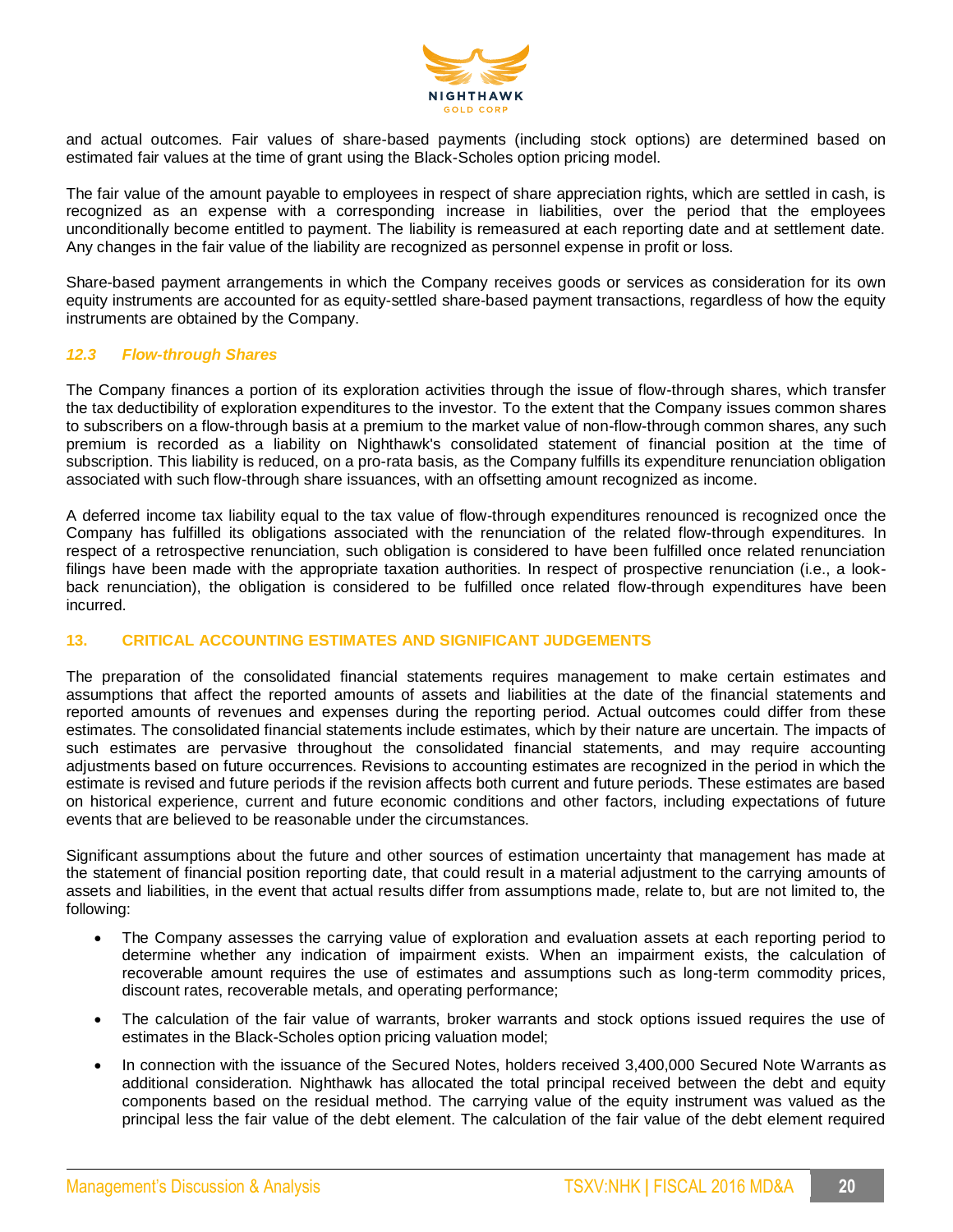

management to estimate a grant date discount rate derived from reviewing comparable entities with outstanding convertible debentures and estimating the effective interest rate assuming no conversion feature;

- The calculation of the reclamation liability and provision for service obligation, being the present value of the estimated costs to restore the properties, are discounted at rates which reflect the current market assessments and the risks specific to the liability. The calculation requires management to estimate the total restoration costs, timing of remediation and an appropriate discount rate; and
- Valuation of deferred income taxes.

### **14. ACCOUNTING ISSUES**

### *14.1 MANAGEMENT OF CAPITAL RISK*

The objective when managing capital is to safeguard Nighthawk's ability to continue as a going concern, so that it can continue to provide adequate returns to shareholders, benefits to other stakeholders and to have sufficient funds on hand to meet its exploration and development plans to ensure the ongoing growth of the business.

The Company considers its shareholders' equity, cash and equivalents as capital, manages the capital structure, and makes adjustments to it in light of changes in economic conditions and the risk characteristics of the underlying assets. In order to maintain or adjust capital structure, the Company may issue new shares through private placements, repurchase shares, sell assets, incur debt, or return capital to shareholders. The working capital balance at July 31, 2016 was \$7.50 million. With the non-brokered private placement of \$10.09 million which closed on November 1, 2016 as further described in Section 3 – Financings – Debt and Equity Placements, the Company's consolidated working capital position as of the date of this MD&A is \$15.7 million. The timing and extent of the next drill program may depend on its ability to further access the capital markets in order to raise the necessary funds required to carry out such a program. Actual funding requirements may vary from those planned due to a number of factors, including the progress of exploration and development activities. Due to the cyclical nature of the industry, there is no guarantee that when the Company needs to raise capital, there will be access to funds at that time and there is no assurance that funding initiatives will continue to be successful to fund its future exploration activities.

### *14.2 MANAGEMENT OF FINANCIAL RISK*

The Company is exposed to various financial instrument risks and assesses the impact and likelihood of this exposure. These risks include fair value of financial instruments and commodity price risk. Where material, these risks are reviewed and monitored by the Board of Directors and they are more fully described in note 16 to the consolidated financial statements for the year ended July 31, 2016.

# *14.3 CHANGES IN ACCOUNTING POLICIES*

The Company did not adopt any new accounting policies during the year ended July 31, 2016.

### *14.4 RECENT ACCOUNTING PRONOUNCEMENTS*

Certain pronouncements were issued by the IASB or the International Financial Reporting Interpretations Committee that are mandatory for accounting periods after July 31, 2016 or later periods. Many are not applicable or do not have a significant impact to Nighthawk and have been excluded from the discussion below. The following has not yet been adopted and is being evaluated to determine the impact on Nighthawk.

IFRS 9, Financial Instruments, ("**IFRS 9**") was issued by the IASB in October 2010 and will replace IAS 39, Financial Instruments: Recognition and Measurement ("**IAS 39**"). IFRS 9 uses a single approach to determine whether a financial asset is measured at amortized cost or fair value, replacing the multiple rules in IAS 39. The approach in IFRS 9 is based on how an entity manages its financial instruments in the context of its business model and the contractual cash flow characteristics of the financial assets. Most of the requirements in IAS 39 for classification and measurement of financial liabilities were carried forward unchanged to IFRS 9. The new standard also requires a single impairment method to be used, replacing the multiple impairment methods in IAS 39. IFRS 9 is effective for annual periods beginning on or after January 1, 2018. Nighthawk will evaluate the impact of adopting IFRS 9 on its consolidated financial statements, including the possibility of early adoption in future periods.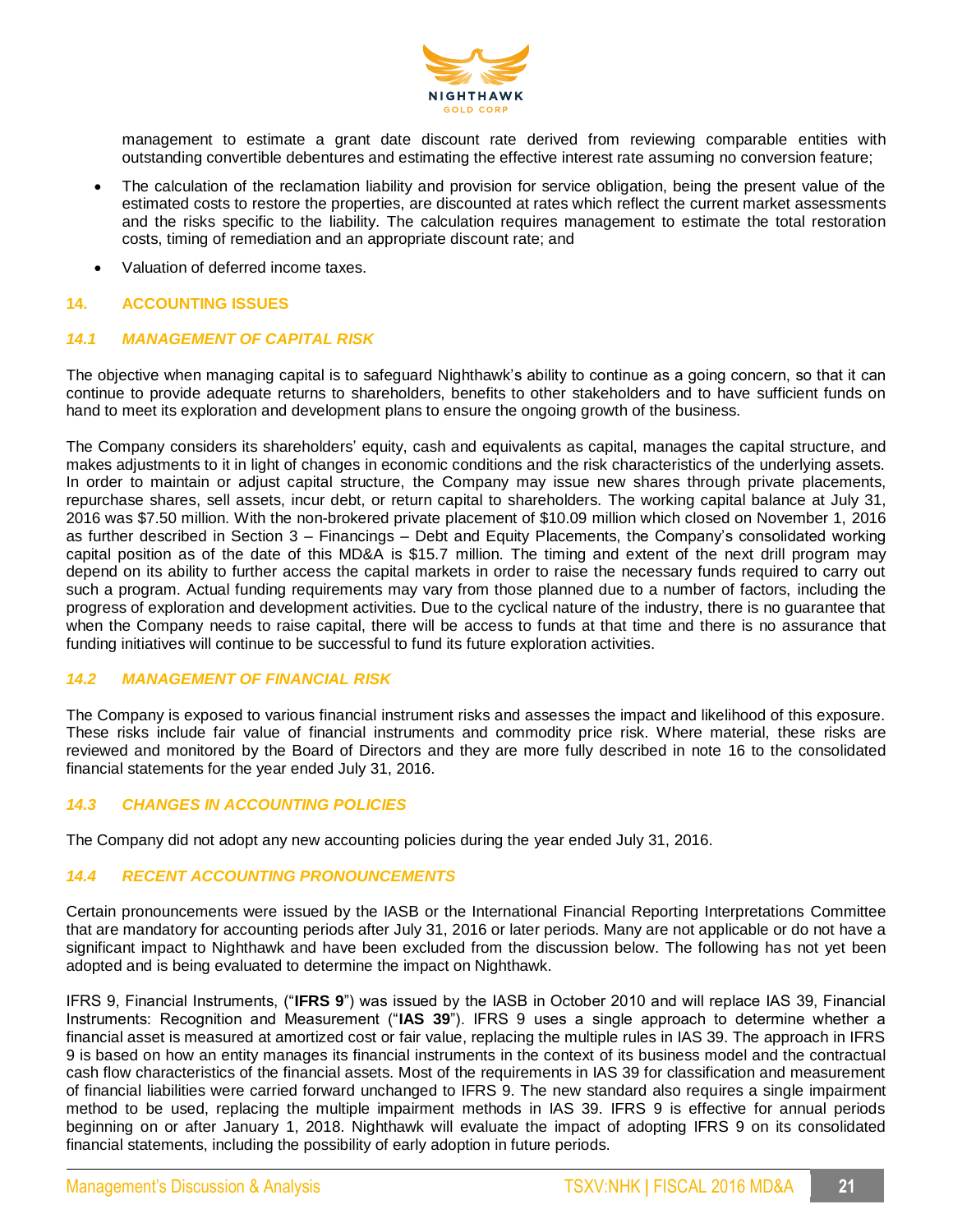

IFRS 15, issued in May 2014, will specify how and when entities recognize, measure, and disclose revenue. The standard will supersede all current standards dealing with revenue recognition, including IAS 11 Construction Contracts, IAS 18 Revenue, IFRIC 13 Customer Loyalty Programmes, IFRIC 15 Agreements for the Construction of Real Estate, IFRIC 18 Transfers of Assets from Customers, and SIC 31 Revenue – Barter Transactions Involving Advertising Services. IFRS 15 is effective for annual periods beginning on or after January 1, 2018.

In January 2016, the International Accounting Standards Board (IASB) issued a new International Financial Reporting Standard (IFRS) on lease accounting which was incorporated into Part I of the CPA Canada Handbook – Accounting by the Accounting Standards Board (AcSB) in June 2016. IFRS 16 supersedes IAS 17 Leases, IFRIC 4 Determining Whether an Arrangement Contains a Lease, SIC-15 Operating Leases - Incentives and SIC-27 Evaluating the Substance of Transactions Involving the Legal Form of a Lease. IFRS 16 introduces a single lessee accounting model that requires a lessee to recognize assets and liabilities for all leases with a term of more than 12 months, unless the underlying asset is of low value. Lease assets and liabilities are initially recognized on a present value basis and subsequently, similarly to other non-financial assets and financial liabilities, respectively. The lessor accounting requirements are substantially unchanged and, accordingly, continue to require classification and measurement as either operating or finance leases. The new standard also introduces detailed disclosure requirements for both the lessee and lessor. The new standard is effective for annual periods beginning on or after January 1, 2019. Earlier application is permitted for entities that also apply IFRS 15 Revenue from Contracts with Customers.

### **15. OUTSTANDING SHARE DATA**

|                                                                    | Number of<br><b>Shares</b> |
|--------------------------------------------------------------------|----------------------------|
| Common shares outstanding - July 31, 2015                          | 58,453,693                 |
| Common shares issued on Amalgamation with Superior - see Section 2 | 54,285,713                 |
| Non-brokered private placement - see Section 3                     | 21,111,111                 |
| Issuance of common shares on exercise of warrants                  | 400,000                    |
| Issuance of common shares on exercise of stock options             | 129,974                    |
| Common shares outstanding - July 31, 2016                          | 134,380,491                |
| Non-brokered private placement – see Section 3                     | 16,939,231                 |
| Issuance of common shares on exercise of warrants                  | 3,000,000                  |
| Issuance of common shares on exercise of stock options             | 503,740                    |
| Common shares outstanding - November 28, 2016                      | 154,823,462                |
| Unexercised stock options (avg exercise \$0.337)                   | 10,146,736                 |
| Fully diluted common shares outstanding - November 28, 2016        | 164,970,198                |

### *15.1 COMMON SHARES*

The Company has authorized share capital consisting of an unlimited number of common shares.

### *15.2 WARRANTS*

During the year ended July 31, 2016, 10,000,000 warrants and 1,200,000 broker warrants, issued in connection with a June 2014 financing, expired unexercised. Upon the Amalgamation with Superior on May 27, 2016, the Company issued 2,255,287 warrants for warrants of Superior. These warrants had an exercise price of \$0.61 and expired July 24, 2016.

On November 20, 2015, 3,400,000 Secured Note Warrants were issued in connection with a debt financing of Secured Notes (see Section 3 – Financings – Debt and Equity Placements). During the year ended July 31, 2016, 400,000 Secured Note Warrants were exercised. As at July 31, 2016, 3,000,000 Secured Note Warrants were outstanding. Subsequent to year end, the remaining 3,000,000 Secured Note Warrants were exercised.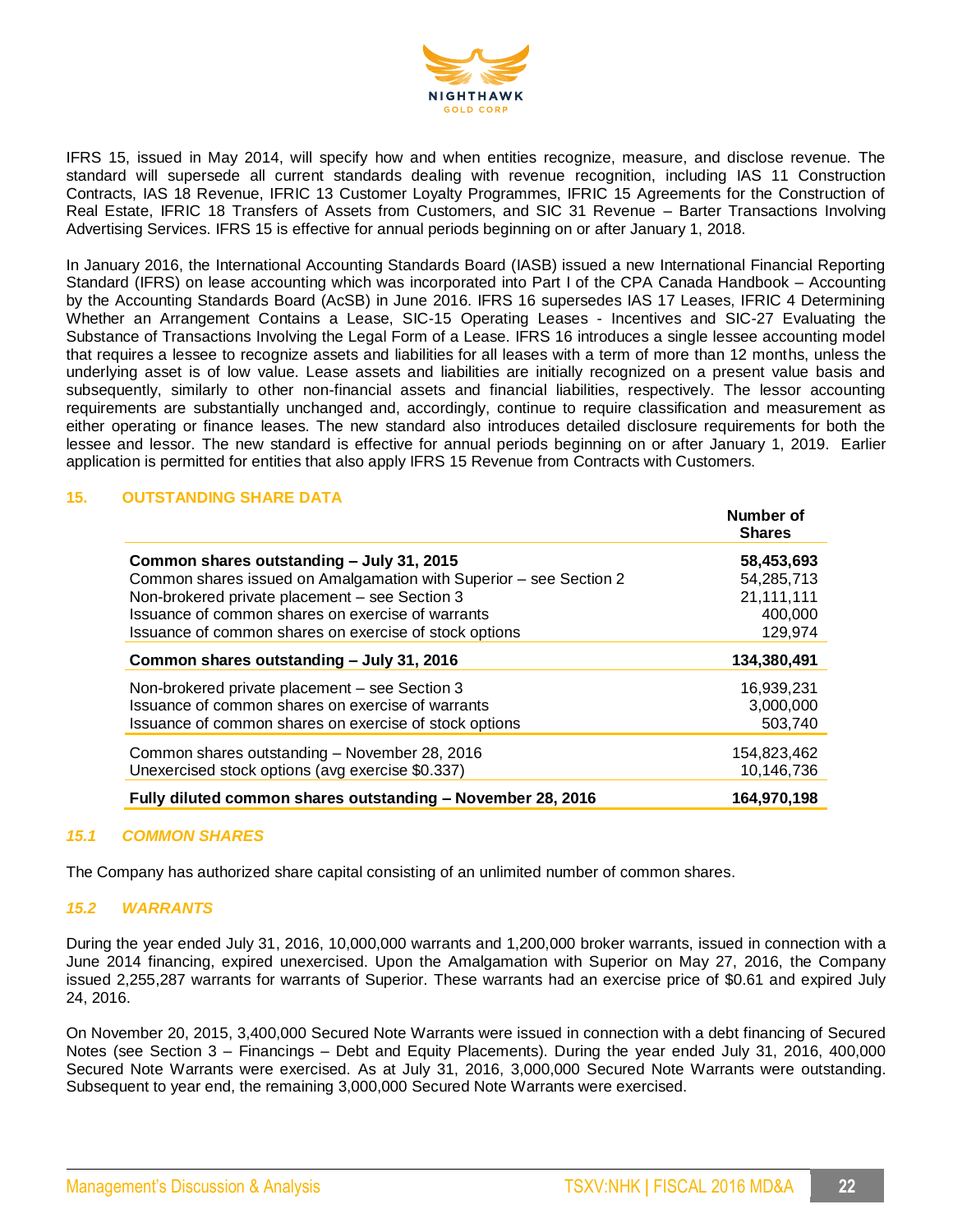

### *15.3 STOCK OPTIONS*

Nighthawk has a stock option plan (the "**Plan**") under which stock options may be granted to Directors, Officers, employees, consultants and consultant companies. The Plan: (i) provides that the number of common shares reserved for issuance, within a one year period, to any one optionee, shall not exceed 5% of the outstanding common shares; (ii) provides the maximum number of common shares reserved for issuance pursuant to options granted to insiders may not exceed 10%; (iii) and contains other provisions to ensure the Plan is compliant with stock exchange regulations. The options granted vest immediately or as otherwise determined by the Board of Directors.

During the year ended July 31, 2016, 5,365,000 stock options were granted, 2,315,150 were granted in connection with the Superior Amalgamation, 129,974 were exercised, and 1,402,000 expired unexercised. The following stock options remained outstanding at July 31, 2016:

| <b>Expiry date</b>      | <b>Options</b><br>outstanding | <b>Options</b><br>exercisable | <b>Exercise</b><br>price | <b>Weighted average</b><br>remaining life (Years) |  |
|-------------------------|-------------------------------|-------------------------------|--------------------------|---------------------------------------------------|--|
| August 11, 2016         | 48,740                        | 48.740                        | \$0.30                   | 0.1                                               |  |
| January 17, 2017        | 81,233                        | 81,233                        | \$0.30                   | 0.5                                               |  |
| September 13, 2017      | 129,974                       | 129.974                       | \$0.30                   | 1.1                                               |  |
| <b>January 29, 2018</b> | 113,726                       | 113,726                       | \$0.30                   | 1.5                                               |  |
| July 15, 2018           | 680,000                       | 680,000                       | \$0.60                   | 2.0                                               |  |
| November 29, 2018       | 364,000                       | 364,000                       | \$0.50                   | 2.3                                               |  |
| March 12, 2019          | 747,347                       | 747,347                       | \$0.46                   | 2.6                                               |  |
| June 10, 2019           | 901.689                       | 901.689                       | \$0.61                   | 2.9                                               |  |
| August 12, 2019         | 162.467                       | 162.467                       | \$0.61                   | 3.0                                               |  |
| December 17, 2019       | 2,300,000                     | 2.300,000                     | \$0.34                   | 3.4                                               |  |
| December 1, 2020        | 2,285,000                     | 2,285,000                     | \$0.15                   | 4.3                                               |  |
| June 8, 2021            | 2,630,000                     | 2,630,000                     | \$0.25                   | 4.9                                               |  |
| July 4, 2021            | 450,000                       | 250,000                       | \$0.37                   | 4.9                                               |  |
|                         | 10,894,176                    | 10,694,176                    | \$0.33                   | 3.7                                               |  |

Subsequent to year end, 503,740 stock options were exercised.

### **16. OTHER INFORMATION**

### *16.1 CONTRACTUAL COMMITMENTS*

Nighthawk does not have any commitments for material exploration expenditures, although it may acquire other properties and enter into other joint venture agreements in accordance with its business plan.

Nighthawk committed to perform reclamation services on three other sites within the Indin Lake Gold Property land package which are the responsibility of AANDC, being the Diversified, Chalco Lake, and Spider Lake sites.

In consideration for the conveyance of the Colomac claims and leases, the Company committed to perform reclamation services on three other sites within the Indin Lake Gold Property land package which are the responsibility of AANDC, as further described in Section 4.1 – Acquisitions and Option Agreements. At July 31, 2016, the remaining service obligation was \$3.01 million. At any time, the Company may terminate its service obligation but as a consequence would relinquish any amount of the Colomac GIC still being held as security against the Colomac LOC's at that time.

Upon acquisition of the Damoti Lake Property, the Damoti Reclamation Obligation existed. At the time of acquisition, the estimated cost of the Damoti Reclamation Obligation could not be reliably measured. Nighthawk has since carried out environmental assessments using a third party specialist and estimated the cost of the Damoti Reclamation Obligation to be \$0.40 million. The Company posted two irrevocable standby letters of credit with a Canadian chartered bank in the amount of \$0.48 million to provide security under its land use permit and water access licence for the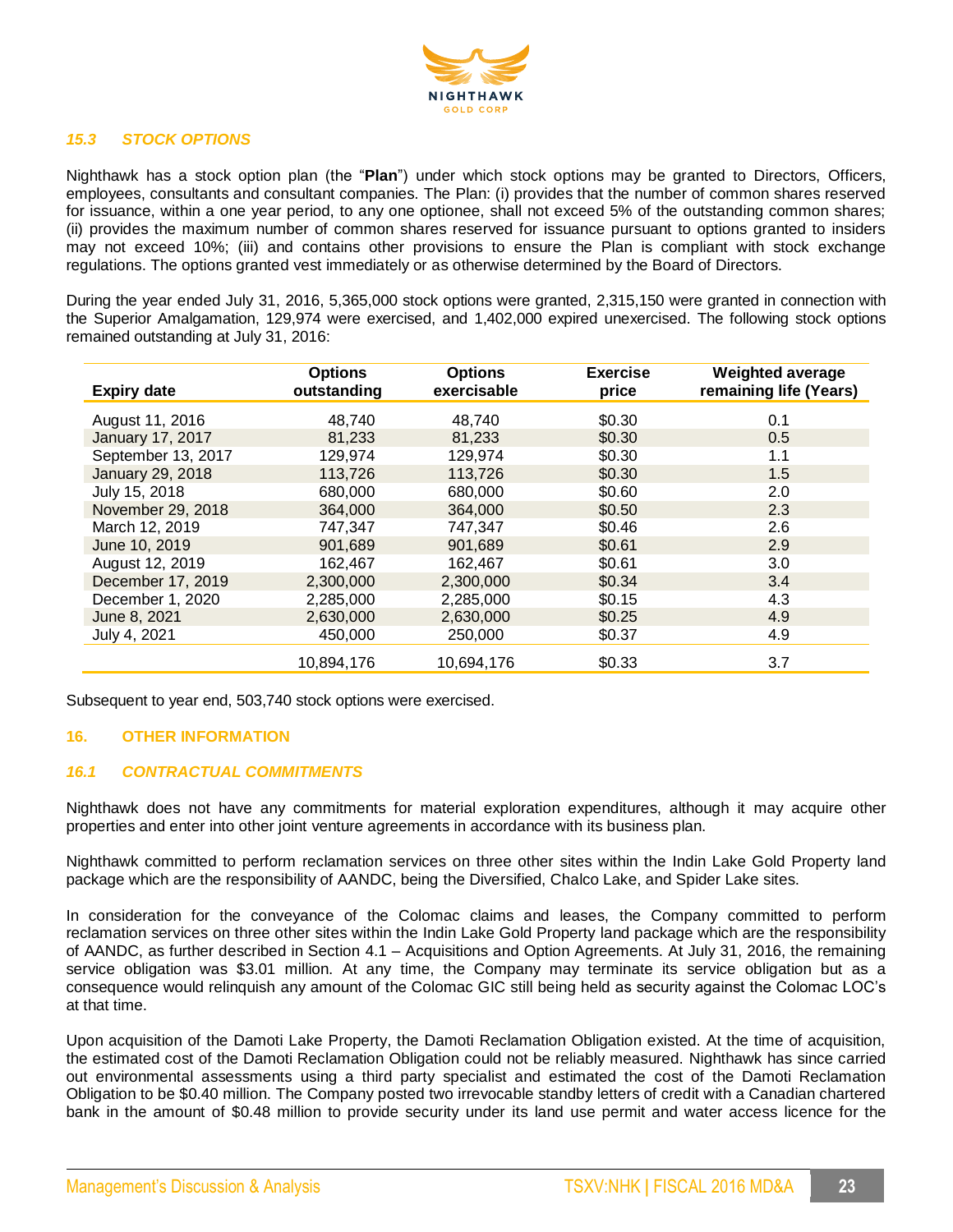

Damoti Reclamation Obligation as well as with respect to its exploration activities relating to the Indin Lake Gold Property.

On November 20, 2015, Nighthawk completed an offering of the Secured Notes for an aggregate principal amount of \$0.85 million as further described in Section 3 – Financings – Debt & Equity Placements. The Secured Notes were repaid in full in July 2016.

The Company satisfied its flow-through expenditure obligation relating to the June 2014 financing during Fiscal 2016. As of July 31, 2016, the Company had \$3.93 million of flow-through expenditure obligations remaining from a June 2016 financing. Subsequent to year end on November 1, 2016, \$7.00 million of additional flow-through funds were raised in a November 2016 financing. As of the date of this MD&A, an aggregate of \$9.00 million of flow-through expenditure obligations remain, which must be expended by December 31, 2017.

#### *16.2 SUBSEQUENT EVENTS*

Subsequent to year end on November 1, 2016, the Company completed a \$10.09 million. See Section 3 – Financings – Debt & Equity Placements for further details.

Subsequent to year end, 3,000,000 Secured Note Warrants having an exercise price of \$0.15, and 503,740 stock options having a weighted average exercise price of \$0.22 were exercised.

### *16.3 RESTATEMENT*

As disclosed and explained in note 18 to the consolidated financial statements for Fiscal 2016, which accompanies this MD&A, during the year ended July 31, 2016, the Company identified certain accounting differences necessitating restatement of previously issued financial statements. The nature of the accounting differences related to unrecognized deferred income tax on exploration and evaluation expenditures resulting from the renunciation of flow-through expenditures. The impact to the 2015 consolidated financial statements is as follows:

|                                          | As previously |            |             |
|------------------------------------------|---------------|------------|-------------|
|                                          | reported      | Adjustment | As restated |
| Deferred income tax liability            | \$1.04        | \$1.52     | \$2.56      |
| Deferred income tax provision (recovery) | 0.16          | (1.52)     | (1.36)      |
| Net loss and comprehensive loss          | (1.07)        | (1.52)     | (2.59)      |
| Accumulated deficit                      | (\$8.73)      | (1.52)     | (\$10.25)   |
| Loss per share                           | (S0.02)       | (0.02)     | (\$0.04)    |

Certain notes to the consolidated financial statements have been restated to reflect the impact of the adjustments above.

### *16.4 DISCLOSURE CONTROLS AND PROCEDURES*

The Chief Executive Officer and Chief Financial Officer have evaluated the effectiveness of the design and operation of disclosure controls and procedures as of July 31, 2016. Based on this evaluation, the Chief Executive Officer and Chief Financial Officer have concluded that disclosure controls and procedures are effective to ensure that information required to be disclosed in reports filed or submitted under Canadian securities legislation are reported within the time periods specified in those rules.

#### *16.5 INTERNAL CONTROL OVER FINANCIAL REPORTING*

The Chief Executive Officer and Chief Financial Officer are responsible for establishing and maintaining adequate internal control over financial reporting. Under the supervision of the Chief Financial Officer, internal control over financial reporting is a process designed to provide reasonable assurance regarding the reliability of financial reporting and the preparation of financial statements for external purposes in accordance with IFRS. There has been no change in internal control procedures during the year ended July 31, 2016 that would materially affect, or reasonably likely to materially affect, the internal control over financial reporting.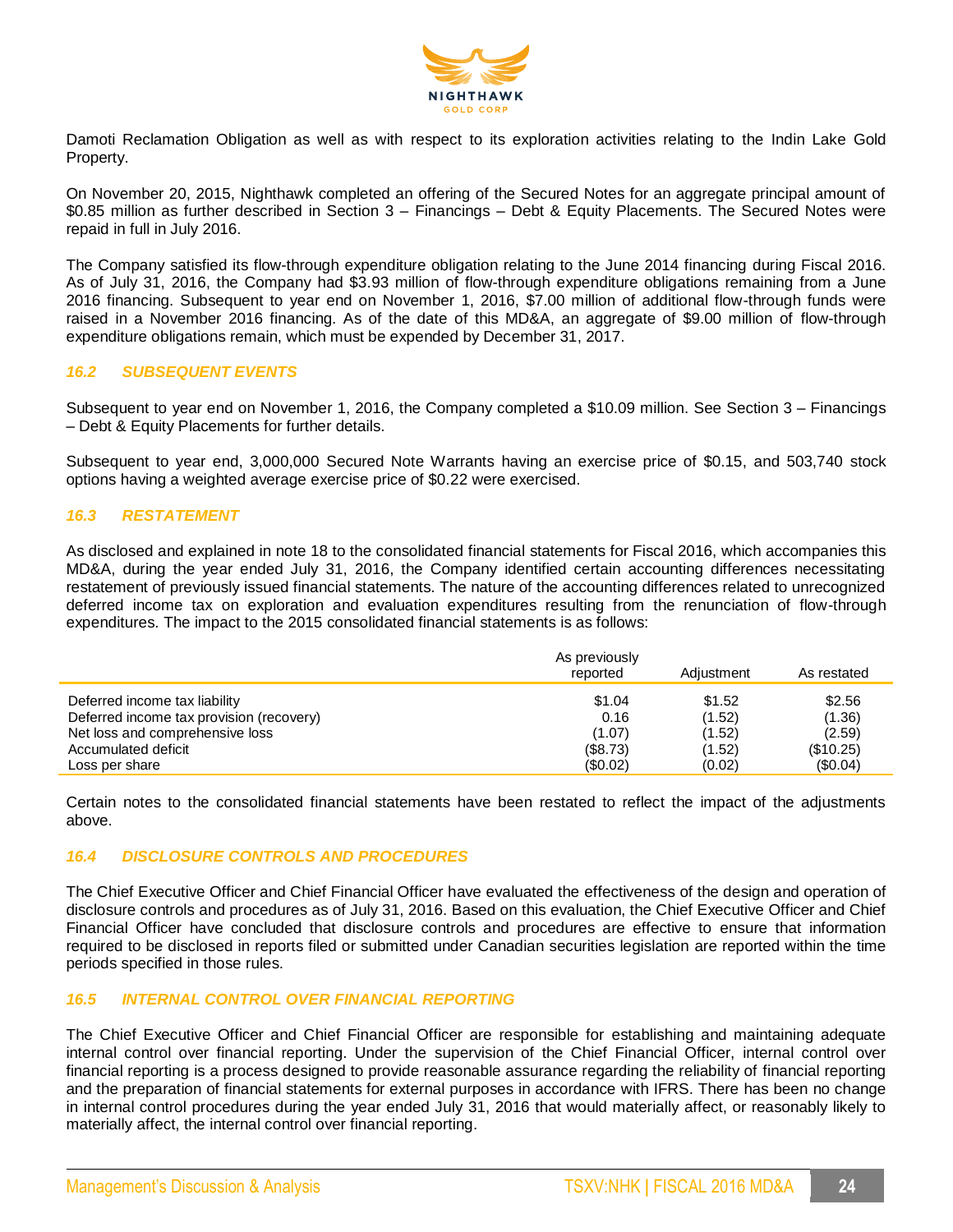

### *16.6 LIMITATIONS OF CONTROLS AND PROCEDURES*

The Chief Executive Officer and Chief Financial Officer believe that any disclosure controls and procedures or internal controls over financial reporting, no matter how well conceived and operated, can provide only reasonable, not absolute, assurance that the objectives of the control system are met. Further, the design of a control system must reflect the fact that there are resource constraints, and the benefits of controls must be considered relative to their costs. Because of the inherent limitations in all control systems, they cannot provide absolute assurance that all control issues and instances of fraud, if any, within the Company have been prevented or detected. These inherent limitations include the realities that judgments in decision making can be faulty, and that breakdowns can occur because of simple error or mistake. Additionally, controls can be circumvented by the individual acts of some persons, by collusion of two or more people, or by unauthorized override of the control. The design of any systems of controls also is based in part upon certain assumptions about the likelihood of future events, and there can be no assurance that any design will succeed in achieving its stated goals under all potential future conditions. Accordingly, because of the inherent limitations in a cost effective control system, misstatements due to error or fraud may occur and not be detected.

### *16.7 RELATED PARTY TRANSACTIONS*

Transactions for the year ended July 31, 2016 are disclosed and explained in note 14 to the consolidated financial statements for Fiscal 2016, which accompanies this MD&A.

During Fiscal 2016, Nighthawk paid consulting fees of \$225,000 (2015 - \$135,000) to Heather Grace & Co., a company controlled by David Wiley, the Chief Executive Officer and a Director of Nighthawk. At July 31, 2016, the balance owed was \$nil (July 31, 2015 - \$nil).

During Fiscal 2016, Nighthawk paid geological consulting fees of \$150,000 (2015 - \$150,000) to Byron Geological Inc., a company controlled by Dr. Michael Byron, the Chief Geologist and a Director of Nighthawk. At July 31, 2016, the balance owed was \$12,500 (July 31, 2015 - \$12,500).

During Fiscal 2016, Nighthawk paid financial consulting fees of \$80,000 (2015 - \$80,000) to 2245448 Ontario Inc., a company controlled by Michael Leskovec, the Chief Financial Officer of Nighthawk. At July 31, 2016, the balance owed was \$nil (July 31, 2015 - \$nil).

### *16.8 RISK FACTORS*

Nighthawk is in the exploration stage and is subject to the risks and challenges similar to other companies in a comparable stage. Other than the risks relating to reliance on financing previously discussed, as well as those discussed elsewhere in this MD&A, the Nighthawk's risks include, but are not limited to, limited operating history, speculative nature of mineral exploration and development activities, operating hazards and risks, mining risks and insurance, no mineral reserves, environmental and other regulatory requirements, competition, stage of development, fluctuations in commodity prices, conflicts of interest, reliance on key individuals, no key man insurance and enforcement of civil liabilities as discussed further below.

*Limited Operating History -* An investment in Nighthawk should be considered highly speculative due to the nature of Nighthawk's business. Nighthawk has no history of earnings, it has not paid any dividends and it is unlikely to enjoy earnings or be paying dividends in the immediate or foreseeable future.

*Speculative Nature of Mineral Exploration and Development Activities -* Resource exploration and development is a speculative business, characterized by a number of significant risks including, among other things, unprofitable efforts resulting not only from the failure to discover mineral deposits but from finding mineral deposits which, though present, are insufficient in quantity and quality to return a profit from production. The marketability of minerals acquired or discovered by Nighthawk may be affected by numerous factors which are beyond the control of Nighthawk and which cannot be accurately predicted, such as market fluctuations, the proximity and capacity of milling facilities, mineral markets and processing equipment and such other factors as government regulations, including regulations relating to royalties, allowable production, importing and exporting of minerals and environmental protection, the combination of which factors may result in Nighthawk not receiving an adequate return of investment capital.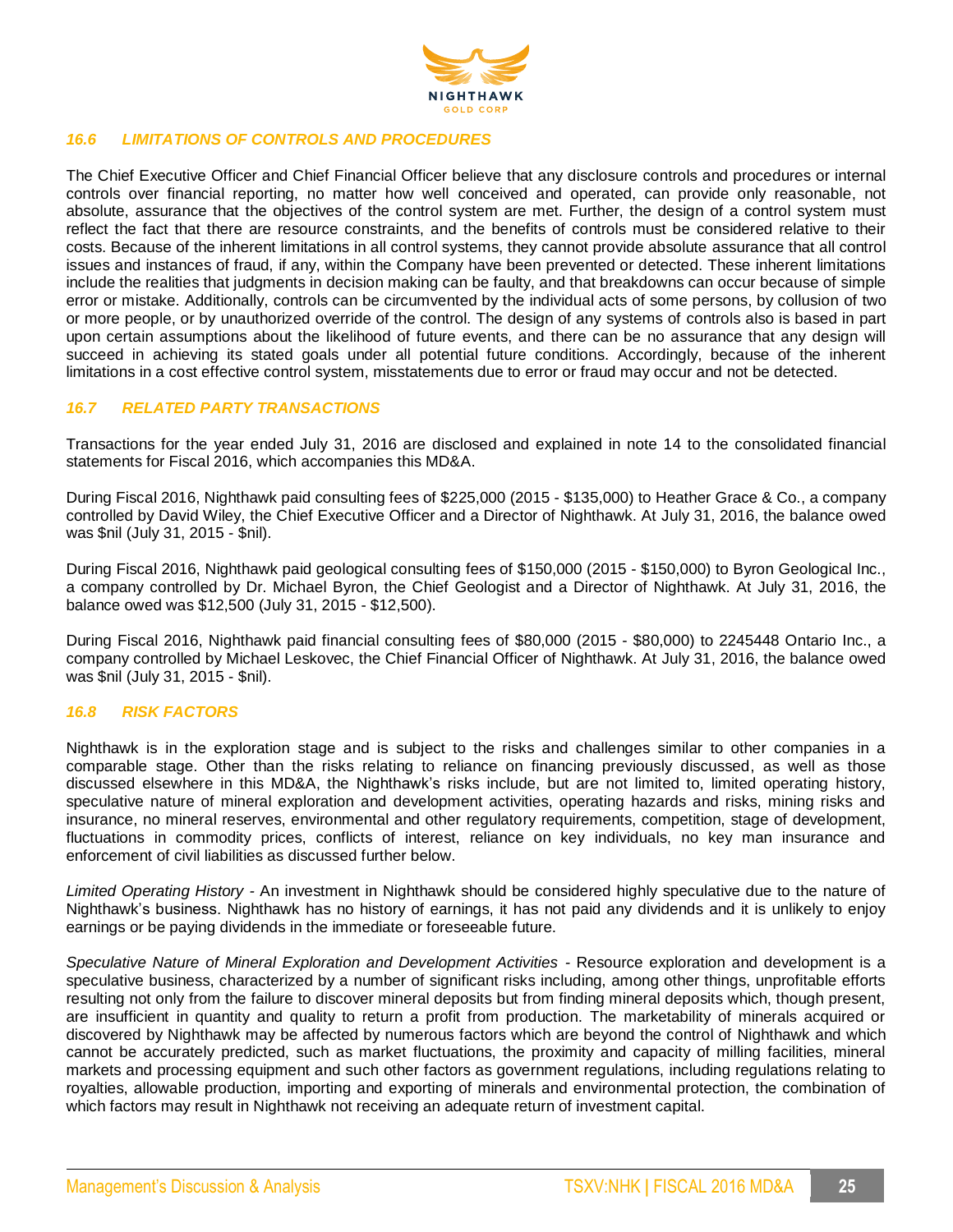

Substantial expenditures are required to establish mineral reserves through drilling, to develop metallurgical processes to extract the metal from the ore and, in the case of new properties to develop the mining and processing facilities and infrastructure at any site chosen for mining. Although substantial benefits may be derived from the discovery of a major mineralized deposit, no assurance can be given that minerals will be discovered in sufficient quantities and grades to justify commercial operations or that the funds required for development can be obtained on a timely basis. Estimates of mineral reserves, mineral deposits and production costs can also be affected by such factors as environmental permitting regulations and requirements, weather, environmental factors, unforeseen technical difficulties, unusual or unexpected geological formations and work interruptions. In addition, the grade of ore ultimately mined may differ from that indicated by drilling results. Short-term factors relating to reserves, such as the need for orderly development of ore bodies or the processing of new or different grades, may also have an adverse effect on mining operations and on the results of operations. Material changes in mineral reserves, grades, stripping ratios or recovery rates may affect the economic viability of any project.

Nighthawk's mineral properties are in the exploration stage only and are without known bodies of mineral reserves. The exploration programs proposed by Nighthawk are exploratory searches for commercial ore bodies only. Development of any of Nighthawk's mineral properties will only follow upon obtaining satisfactory exploration results. Few properties which are explored are ultimately developed into producing mines. Major expenses may be required to establish mineral reserves, develop metallurgical processes and construct mining and processing facilities at a particular site. There is no assurance that Nighthawk's mineral exploration activities will result in any discoveries of commercial bodies of ore. Also, no assurance can be given that any or all of Nighthawk's properties will not be subject to prior unregistered agreements or interests or undetected claims which could be materially adverse to Nighthawk.

*No Mineral Reserves -* All of the Nighthawk properties are considered to be in the exploration stage only and do not contain a known body of commercial ore. Mineral reserves are estimates and no assurance can be given that the anticipated tonnages and grades will be achieved or that the indicated level of recovery will be realized. Reserve estimates for properties that have not yet commenced production may require revision based on actual production experience. Market price fluctuations of metals, as well as increased production costs or reduced recovery rates may render mineral reserves containing relatively lower grades of mineralization uneconomic and may ultimately result in a restatement of reserves. Moreover, short-term operating factors relating to the mineral reserves, such as the need for orderly development of the ore bodies and the processing of new or different ore grades may cause a mining operation to be unprofitable in any particular accounting period. While Nighthawk does have mineral resources, such resources are mineral reserves and do not have demonstrated economic viability.

*Conflicts of Interest -* Certain of the Directors and Officers of Nighthawk are engaged in, and will continue to engage in, other business activities on their own behalf and on behalf of other companies and, as a result of these and other activities, such Directors and Officers of Nighthawk may become subject to conflicts of interest. Canadian corporate laws provide that in the event that a Director has an interest in a contract or proposed contract or agreement, the Director shall disclose his interest in such contract or agreement and shall refrain from voting on any matter in respect of such contract or agreement unless otherwise provided under those laws. To the extent that conflicts of interest arise, such conflicts will be resolved in accordance with the provisions of the applicable Canadian corporate laws.

*Operating Hazards and Risks -* Mineral exploration involves many risks, which even a combination of experience, knowledge and careful evaluation may not be able to overcome. Nighthawk's operations will be subject to all the hazards and risks normally incidental to exploration, development and production of metals, such as unusual or unexpected formations, cave-ins or pollution, all of which could result in work stoppages, damage to property and possible environmental damage.

*Mining Risks and Insurance -* The business of mining for gold and other metals is generally subject to a number of risks and hazards including environmental hazards, industrial accidents, labour disputes, unusual or unexpected geological conditions, pressures, cave-ins, changes in the regulatory environment and natural phenomena such as inclement weather conditions, floods, blizzards and earthquakes. No assurance can be given that such insurance will continue to be available or that it will be available at economically feasible premiums. Mining operations will be subject to risks normally encountered in the mining business.

*Environmental and Other Regulatory Requirements -* Nighthawk's activities are subject to environmental regulations promulgated by government agencies from time to time. Environmental legislation generally provides for restrictions and prohibitions on spills, releases or emissions of various substances produced in association with certain mining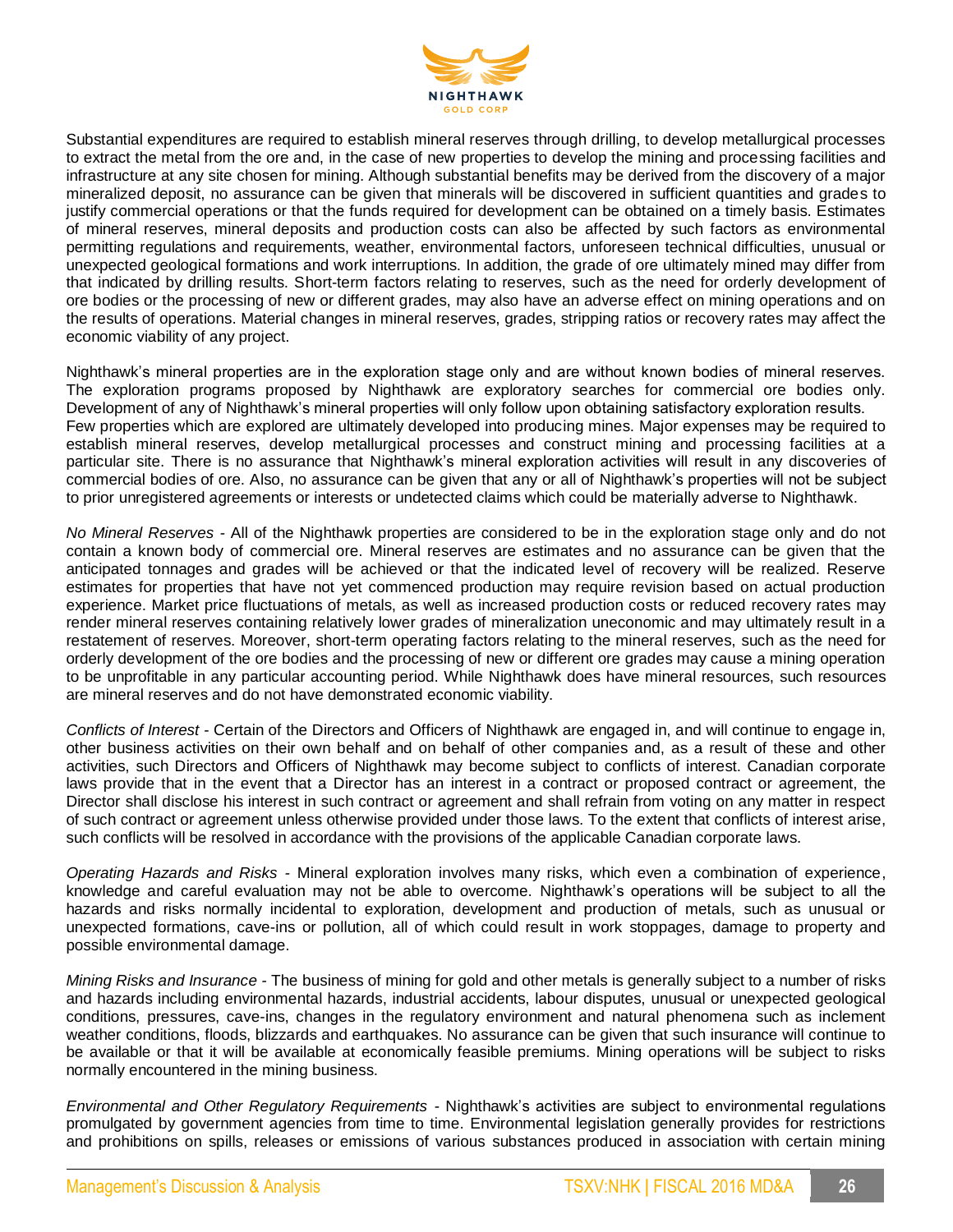

industry operations, such as seepage from tailings disposal areas, which would result in environmental pollution. A breach of such legislation may result in imposition of fines and penalties. In addition, certain types of operations require the submission and approval of environmental impact assessments. Environmental legislation is evolving in a manner, which means stricter standards and enforcement, fines and penalties for non-compliance are more stringent. Environmental assessments of proposed projects carry a heightened degree of responsibility for companies and Directors, Officers and employees. The cost of compliance with changes in governmental regulations has a potential to reduce the profitability of operations.

The exploration operations of Nighthawk and development and commencement of production on its properties require permits from various federal and local governmental authorities and such operations are and will be governed by laws and regulations governing prospecting, development, mining, production, exports, taxes, labour standards, occupational health, waste disposal, toxic substances, land use, environmental protection, mine safety and other matters.

Companies engaged in the development and operation of mines and related facilities generally experience increased costs and delays in production and other schedules as a result of the need to comply with applicable laws, regulations and permits. Nighthawk believes it is in substantial compliance with all material laws and regulations, which currently apply to its activities.

Failure to comply with applicable laws, regulations and permitting requirements may result in enforcement actions thereunder, including orders issued by regulatory or judicial authorities causing operations to cease or be curtailed, and may include corrective measures requiring capital expenditures, installation of additional equipment, or remedial actions. Parties engaged in mining operations may be required to compensate those suffering loss or damage by reason of the mining activities and may have civil or criminal fines or penalties imposed for violations of applicable laws or regulations and, in particular, environmental laws.

*Competition -* Significant and increasing competition exists for the limited number of mineral acquisition opportunities available. As a result of this competition, some of which is with large established mining companies with substantial capabilities and greater financial and technical resources than Nighthawk. Nighthawk may be unable to acquire additional attractive mineral properties on terms it considers acceptable. Accordingly, there can be no assurance that Nighthawk's exploration and acquisition programs will yield any reserves or result in any commercial mining operation.

*Stage of Development -* Nighthawk is in the business of exploring for, with the ultimate goal of producing, precious and base metals from its mineral exploration properties. None of the Nighthawk properties have commenced commercial production and Nighthawk has no history of earnings or cash flow from its operations. As a result of the foregoing, there can be no assurance that Nighthawk will be able to develop any of its properties profitably or that its activities will generate positive cash flow.

Nighthawk has not paid any dividends and it is unlikely to enjoy earnings or paying dividends in the immediate or foreseeable future. Nighthawk has not sufficiently diversified such that it can mitigate the risks associated with its planned activities. Nighthawk has limited cash and other assets.

A prospective investor in Nighthawk must be prepared to rely solely upon the ability, expertise, judgment, discretion, integrity and good faith of Nighthawk's management in all aspects of the development and implementation of Nighthawk's business activities.

*Fluctuations in Commodity Prices -* The profitability, if any, in any mining operation in which Nighthawk has an interest is significantly affected by changes in the market price of precious and base metals which fluctuate on a daily basis and are affected by numerous factors beyond Nighthawk's control.

*Reliance on Key Individuals -* Nighthawk's success depends to a certain degree upon certain key members of the management. These individuals are a significant factor in Nighthawk's growth and success. The loss of the service of members of the management and certain key employees could have a material adverse effect on Nighthawk.

*No Key Man Insurance -* Nighthawk does not anticipate having key man insurance in place in respect of any of its senior officers or personnel.